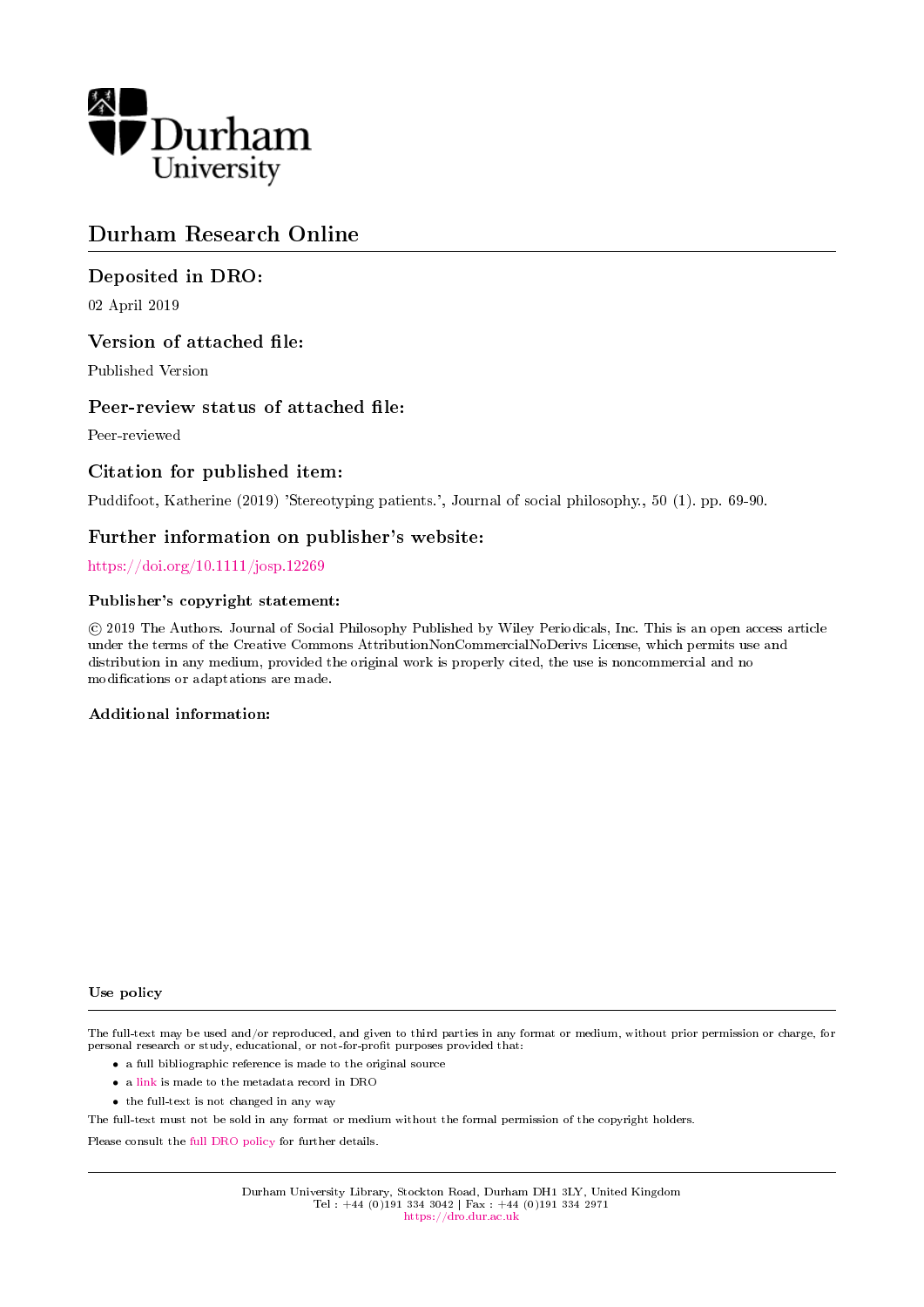

### **Stereotyping Patients**

### *Katherine Puddifoot*

### **1. Introduction**

There is a burgeoning psychological literature indicating that health professionals are influenced in their clinical judgment and decision making by implicit biases. Implicit biases are automatic and unintentional associations that are made between members of particular social groups (racial, gender, socioeconomic, and so on) and certain traits (e.g., laziness, greed, athleticism, and so on) or affective responses (i.e., positive or negative affectivity).<sup>1</sup> When automatic stereotyping occurs through the operation of implicit bias, people are associated with particular traits in virtue of their social group membership rather than their other personal characteristics. This stereotyping has been found to influence the judgment and decision making of health professionals, leading to differential medical outcomes. The quality of care that patients receive can be determined in part by their social group membership and the associations that are made with their social group by those responsible for patient care.

The operation of implicit biases can thus bring substantial *ethical costs*, leading health professionals to treat their patients in ways that are unfair and unjust. Ethical principles of justice and fairness demand that differential outcomes are eradicated (see, e.g., Matthew 2015). They demand that people are treated equally, and given equal access to high-quality health care, without stereotypes about the social groups to which they appear to belong impacting upon the care that they receive. Ethical demands thus *prima facie* favor interventions that prevent health professionals from being responsive to the social group status of their patients in their clinical judgment and decision making.

However, it can be crucial to successful clinical judgment and decision making that health professionals are responsive to the social group status of their patients. Certain conditions are significantly more prevalent in some social groups than others. For health professionals to make correct clinical judgments, they need to reflect the prevalence of medical conditions across different groups. In addition to this, health professionals who engage in interactions with their patients that are required to obtain the information required to make correct diagnoses and treatment decisions will often discover their social group status. For these reasons, it seems that with respect to *epistemic* goals, gaining true belief, knowledge, or understanding about patients' conditions, health professionals *should* be responsive to their patients' social group status.

DOI: 10.1111/josp.12269 JOURNAL of SOCIAL PHILOSOPHY, Vol. 50 No. 1, Spring 2019, 69–90.

© 2019 The Authors. Journal of Social Philosophy Published by Wiley Periodicals, Inc. This is an open access article under the terms of the [Creative Commons Attribution-](http://creativecommons.org/licenses/by-nc-nd/4.0/)[NonCommercial-NoDerivs](http://creativecommons.org/licenses/by-nc-nd/4.0/) License, which permits use and distribution in any medium, provided the original work is properly cited, the use is non-commercial and no modifications or adaptations are made.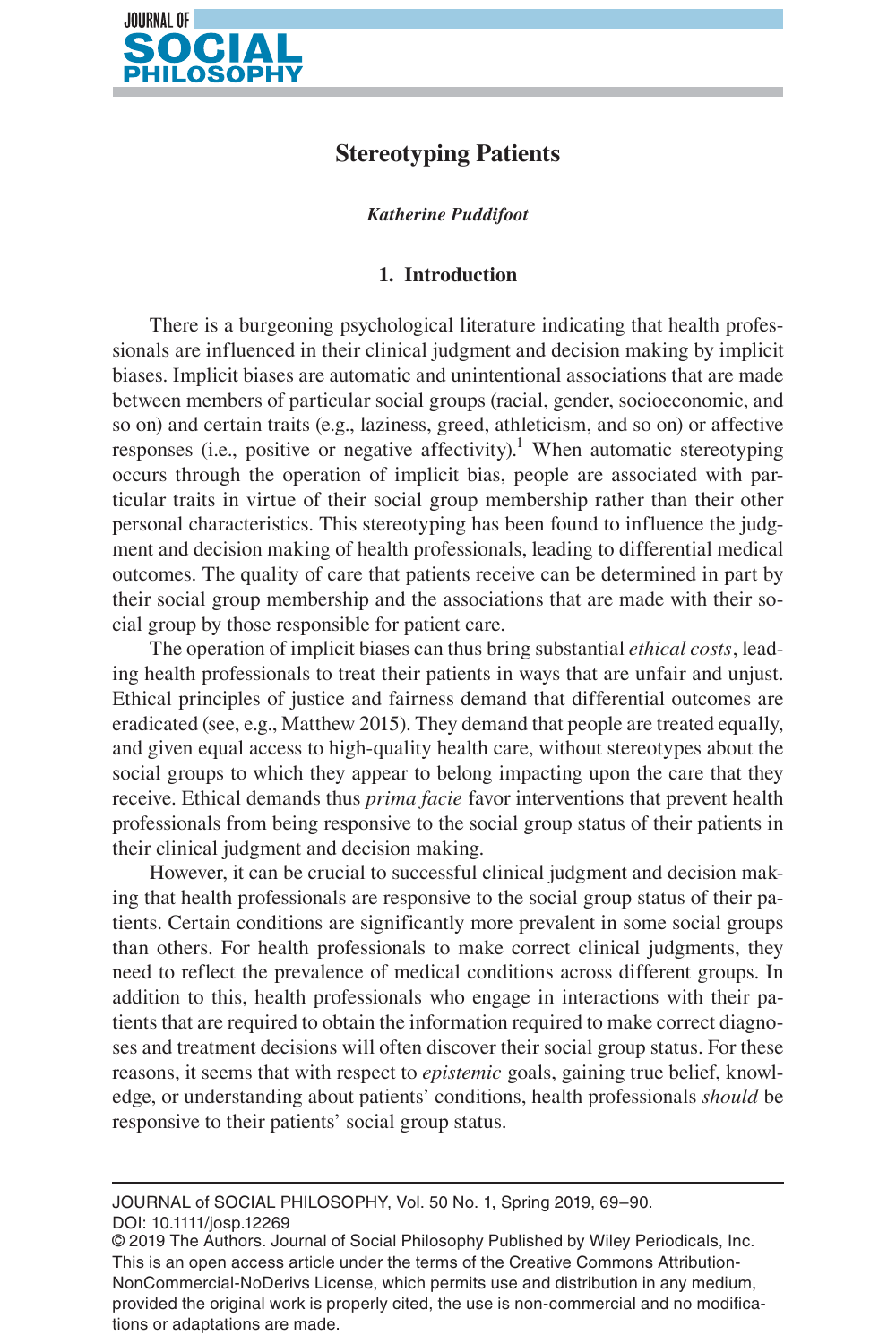At face value, then, there is a conflict between ethical goals and the epistemic goals. Several philosophers have argued that people can face an ethical–epistemic dilemma with respect to implicit bias (Kelly and Roedder 2008; Gendler 2011; Egan 2011; Mugg 2013; cf. Madva 2016 and Puddifoot 2017): people who make the ethical choice to respond in an egalitarian way can suffer epistemic costs because their judgments will not reflect the distribution of traits across a population. Health professionals seem to face a dilemma of precisely this kind. They can achieve the ethical goal of responding in an egalitarian way by treating their patients the same regardless of their social group status, but they will consequently suffer epistemic costs. Alternatively, they can achieve the epistemic goal of doing the thing that is most likely to produce correct clinical judgments by reflecting their patients' social group status in their clinical judgment and decision making, but thereby suffer ethical costs, failing to meet principles of justice and fairness.

In this article, I argue that although it is highly intuitive this is an oversimplified view. This is because there can be ethical gains from what is, *prima facie*, the best thing from an epistemic perspective. Meanwhile, and more surprisingly, there can be epistemic costs associated with what initially seems to be the best from an epistemic perspective: Even when the social group status of the patient is relevant to a judgment about her condition, recognition of her social group status can bring substantial epistemic costs.

My claim is not that health care providers should be unresponsive to the social group status of their patients, for example, having patient files with information about social status removed. We shall see that such a strategy would have serious negative consequences for precisely those who could otherwise be the object of stereotyping. Instead, I aim to show that the only way to avoid substantial epistemic as well as ethical costs is to tackle the problem of implicit bias head-on so that health care professionals can respond to the social group status of their patients without consequently making the significant errors that currently follow from stereotyping. However, tackling the problem of implicit bias in health care will be especially difficult because some of the automatic associations which produce epistemic costs can be crucial to facilitating accurate diagnostic and treatment decisions.

#### **2. Implicit Bias and Health Care**

Let us begin by exploring how ethical principles seem to demand that health professionals are not responsive to the social group status of their patients when engaging in clinical judgment and decision making. The reason for this is apparent on considering the burgeoning empirical literature on implicit bias in health care.

As implicit biases are automatic and unintentional responses, they can influence the judgment that a person makes without the person intending for them to do so. Mere awareness of the social group status of an individual can make a person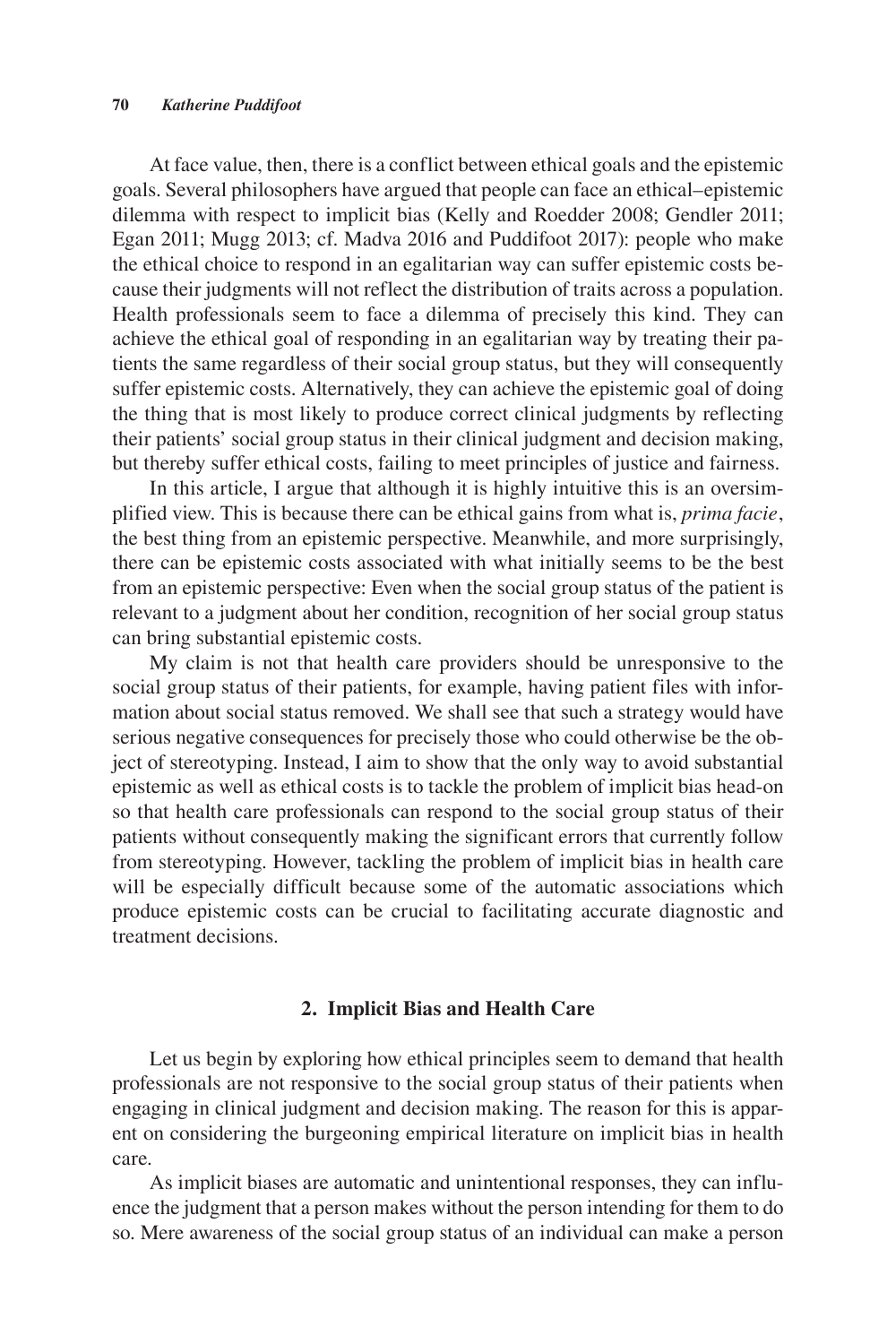respond to them in a way that is fitting with a stereotype of the individual's social group. In other words, implicit bias can make people engage in automatic and unintentional stereotyping, where stereotyping is defined in the following way: $2$ 

Stereotyping: making a judgment about an individual that is influenced by a mental state associating members of a group, to which that individual is perceived as belonging, more strongly than members of other groups with particular traits.

It has been found that health professionals are often prone to implicit biases, associating their patients with certain traits due to their social group status, and these associations can influence the judgments they make about the patients and their conditions. Based on the empirical findings, it seems as if implicit biases influence assessments of pain, the quality of clinician–patient interactions, treatment choices, and which conditions are considered to provide a plausible explanation of a patient's condition.

Evidence that health professionals' assessments of the pain of their patients can be influenced by implicit biases is found in a study undertaken by Vani Mathur et al. (2014). These authors found that experimental participants implicitly primed with a picture of a Black face prior to considering a case study perceived and responded to the pain described in the study less than those who were implicitly primed with a White face. Meanwhile, Adam Waytz, Kelly Marie Hoffman, and Sophie Trawalter (2015) measured the extent to which White participants engaged in implicit super-humanization of Black people, that is, implicitly associating them with superhuman qualities. They found that Black people were more strongly associated with superhuman qualities than White people and, correspondingly, were less likely to be thought to require pain medication.

Another set of studies focuses on the quality of the physician–patient interaction, suggesting that it can be determined by the implicit racial bias harbored by the physician. In a study undertaken by Lisa Cooper and colleagues (2012), physicians' implicit racial bias, and their bias associating members of different races with compliance or noncompliance, were measured alongside their behaviors in physician–patient interactions. Where physicians were found to have higher levels of implicit bias associating Black people with noncompliance, the dialogue between the patient and the physician was rated by a third party as less patient-centered. That is, the patient was given less opportunity to speak. Similarly, Irene Blair et al. (2013) measured primary care clinicians' implicit bias, finding that two-thirds displayed a bias favoring Whites more than Blacks and Latinos. They then surveyed patients who had regular contact with those clinicians over a period of on average three years, asking for their ratings of the clinicians. They found that Black patients' ratings of their clinicians' patient-centeredness were predicted by the strength of the clinicians' implicit preference for Whites over Blacks (see also Penner et al. 2010; Hagiwara, Kashy, and Penner 2014).

There is strong evidence that implicit biases like these influence treatment choice. In an early study on implicit bias in health care, high levels of negative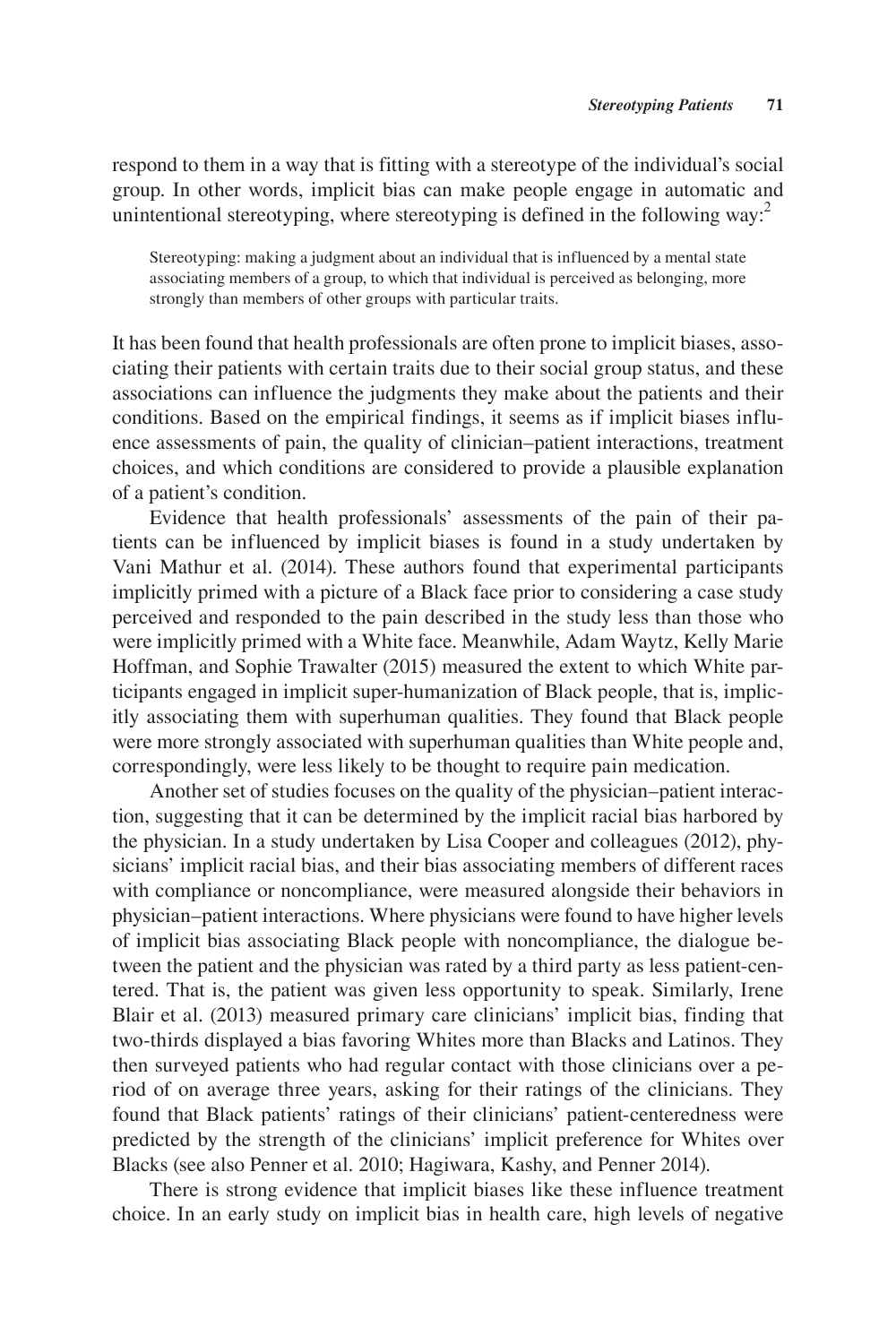implicit bias toward Black people predicted low levels of recommendation of thrombolytic drugs to Black patients (Green et al. 2007). In a more recent study, Jacqueline Nolan et al. (2014) explored the reasons for discrepant rates of cervical cancer screenings and follow-up care for Black women in Massachusetts in the United States. They surveyed Black women from a variety of backgrounds and found that they tended to explain the discrepant treatment by appeal to unconscious biases, with some citing a physicians' desire not to touch them as a reason why they were given inadequate care. In another study, undertaken by Diana Burgess et al. (2014), male physicians were found to be less likely to prescribe opioids to Black patients than White patients when under a condition of cognitive load, in which they were required to complete a memory exercise under time constraints while responding. It has previously been found that implicit biases are more likely to manifest under conditions of high cognitive load, time pressures, and high stress (Bertrand, Chugh, and Mullainathan, 2005; White, 2014). It is therefore highly plausible that the discrepant prescription choices were the result of the operation of implicit bias.

A final set of findings suggests that implicit biases can also determine which conditions are considered in a diagnostic process. Gordon Moskowitz, Jeff Stone, and Amanda Childs (2012) primed medical doctors with images of African American or White faces, which they were shown at speeds so fast that they were not aware that they had been shown images at all. Then they engaged in a categorization task. They were presented with words and required to categorize them as either names of diseases, names of treatments or as neither. Their reactions times were measured and compared. The doctors were significantly faster to respond to diseases stereotyped as African American (in an earlier study of some doctors' knowledge of diseases strongly associated with African Americans) when they had been shown an African American face than when they had been shown a White face. The results reveal a priming effect: exposure to faces of African Americans decreased response times to diseases stereotyped as more strongly associated with African Americans seemingly because the recent exposure to the faces primed the participants to think about the stereotypical diseases. This strongly suggests that the doctors automatically associate some diseases more strongly with African Americans than others. It also suggests that health professionals who associate particular social groups with certain conditions are likely to apply the stereotypes regardless of whether or not they intend to. On mere exposure to members of the social group, conditions that are associated with the group will be made more cognitively accessible to the health professionals, so they are more likely to automatically attribute the symptoms of the patient to the condition.<sup>3</sup>

Taken together, these results provide compelling evidence that health professionals' engagement in automatic and unintentional stereotyping can influence the judgments they make about their patients.<sup>4</sup> Whether a patient is treated well or badly, and whether or not they get treatment appropriate to their needs, can depend upon the associations made by their health care provider with the social group(s)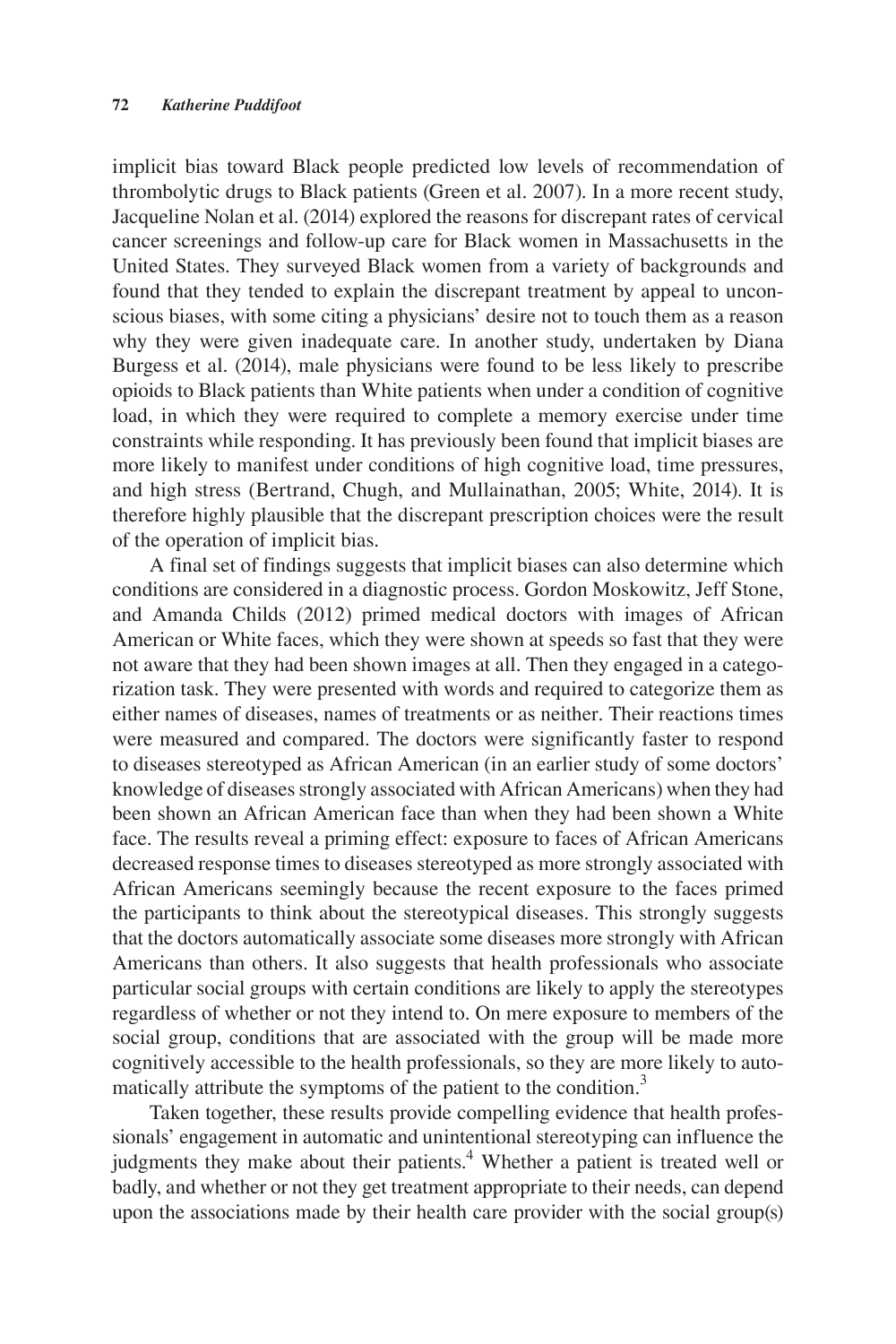to which the patient is perceived as belonging. There is clearly a strong case for saying that this is an unethical outcome, violating principles of justice and fairness in an area of life that is crucial to health, well-being, and even survival.<sup>5</sup> Because the stereotypes leading to these negative outcomes operate automatically once a health professional is responsive to the social group status of their patients, there is reason for thinking that it will be ethically costly, that is, it will reduce the chance of health professionals acting fairly and justly, if they are responsive to the social group status of their patients in their clinical judgment and decision making.

### **3. Medical Conditions and Social Groups**

It might seem, then, that interventions should be developed to prevent health professionals from being responsive to the social group status of their patients, so that they base their judgments wholly on the symptoms that the patient describes and the testimony that they provide about their medical history. However, this section will show that information about the social group status of patients can be highly relevant to medical judgment and decision making and a crucial determinant of whether or not a correct judgment is made. Moreover, for health professionals to gain the information that they require to make accurate clinical judgments and decisions they will often need to be placed in a situation in which they will inevitably become aware of and respond to the social group status of their patient. Therefore, substantial epistemic costs would be incurred if health professionals were placed in a situation in which they were not likely to be responsive to the social group status of their patients.

To understand the first of these points, consider how medical conditions are often unevenly distributed across social groups. For instance, hypertension, coronary heart disease, osteoarthritis, diabetes, and certain types of cancer are more commonly found among obese people than underweight, normal weight, or overweight people (Sturm 2002). People of low socioeconomic status in some countries are more vulnerable than members of other social groups to certain conditions such as tuberculosis, HIV-AIDS, and diabetes (Root 2000, cited by Sally Haslanger 2004). Meanwhile, as members of certain ethnic and racial groups, such as Black people in the United States, are statistically more likely to live in poverty, they are more likely than average to have conditions commonly found among those from low socioeconomic backgrounds (ibid).

Blacks are seven times more likely to die of tuberculosis than Whites, three times more likely to die of H.I.V.-A.I.D.S. and twice as likely to die of diabetes. The diseases are biological but the racial differences are not; How is this possible? ... No mystery. Race affects income, housing, and health care, and these, in turn, affect health. Stress suppresses the immune system and being Black in the United States today is stressful. (Root 2000, S629, cited in Haslangar 2004, 11)

Because medical conditions are not evenly distributed across social groups, if a patient is a member of a particular social group, they can consequently be significantly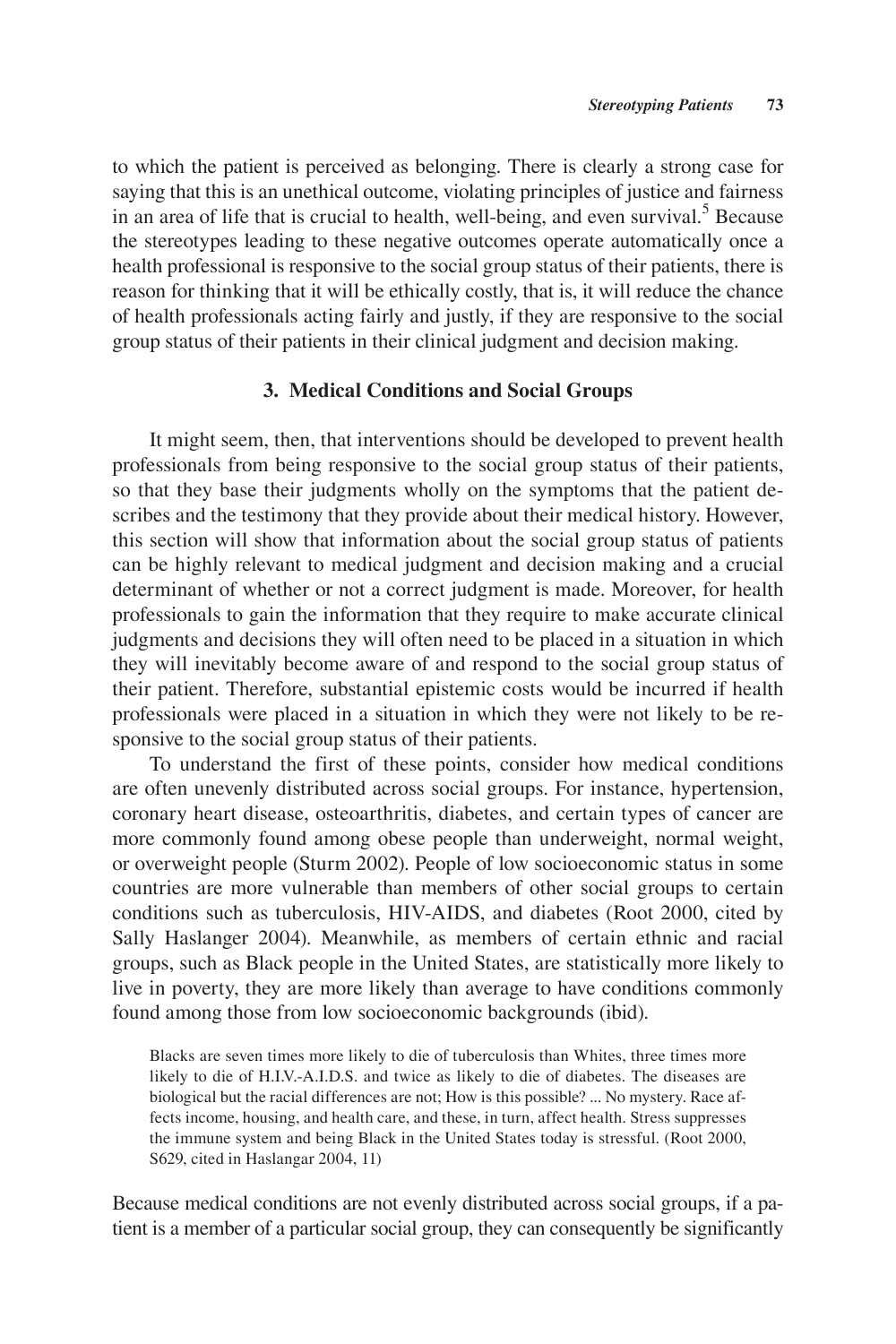#### **74** *Katherine Puddifoot*

more likely than nongroup members to have a particular condition. Under these circumstances, both information about the social group membership of a patient and information about the prevalence of a medical condition within patient's social group is relevant background statistical information (i.e., base rate information). If members of social group A are more likely than members of other social groups to have a certain condition C, and patient P is a member of social group A, then P's social group membership is relevant to a judgment about whether they have condition C. Information about the prevalence of a medical condition can, for example, guide judgments about which diagnostic hypotheses are more probable than others. If diseases x, y, and z are more common among a patients' social group than other diseases, and a patient displays symptoms consistent with x, y, and z, the patient is more likely to have one of these diseases than some other disease, all else being equal. Health professionals cannot devote equal time and attention to all possible diagnostic hypotheses. This means that they are more likely to identify the correct diagnosis of a patient's disease if they focus on specific, probable, diagnostic hypotheses. If diseases x, y, and z are significantly more common among a social group than other diseases, then the diagnostic hypothesis that a patient of the social group has one of the diseases will be probable relative to the probability that the patient has another disease. The health professional who responds to the social group status of her patient by reflecting the information about the distribution of the diseases among the patient's social group in her diagnostic judgments can therefore be more likely to identify the correct diagnosis for the patient than a medical practitioner who does not do so. A health professional who does not reflect information about the distribution of medical conditions across different social groups in her clinical judgments might consider a large and varied range of diagnostic hypotheses. However, without a restriction on the scope of conditions considered to reflect the social group membership of a patient, the health professional is likely to fail to consider some clinical hypotheses that are highly likely given a patient's social group membership because she will be considering very many hypotheses that are less probable.

In some scenarios, information about the social group membership of a patient will be equally if not more diagnostic than information about their symptoms and medical history. Take a patient from a low socioeconomic background in a city in which there has been a high incidence of lead poisoning in areas of high deprivation due to poor housing conditions. Lead poisoning is difficult to diagnose and the symptoms of the condition can also be indicative of a number of other conditions (for example, some key symptoms are high blood pressure, difficulties with memory and concentration, headaches). A health professional could have knowledge of the symptoms and medical history of the patient without considering lead poisoning as a plausible explanation of those things. Meanwhile, knowledge of the social group status of the patient might lead her to quickly consider that the patient has lead poisoning.

To see the second point, consider how the process of gaining the information needed to make correct diagnostic and treatment decisions will frequently require direct communication between health professionals and patients and sometimes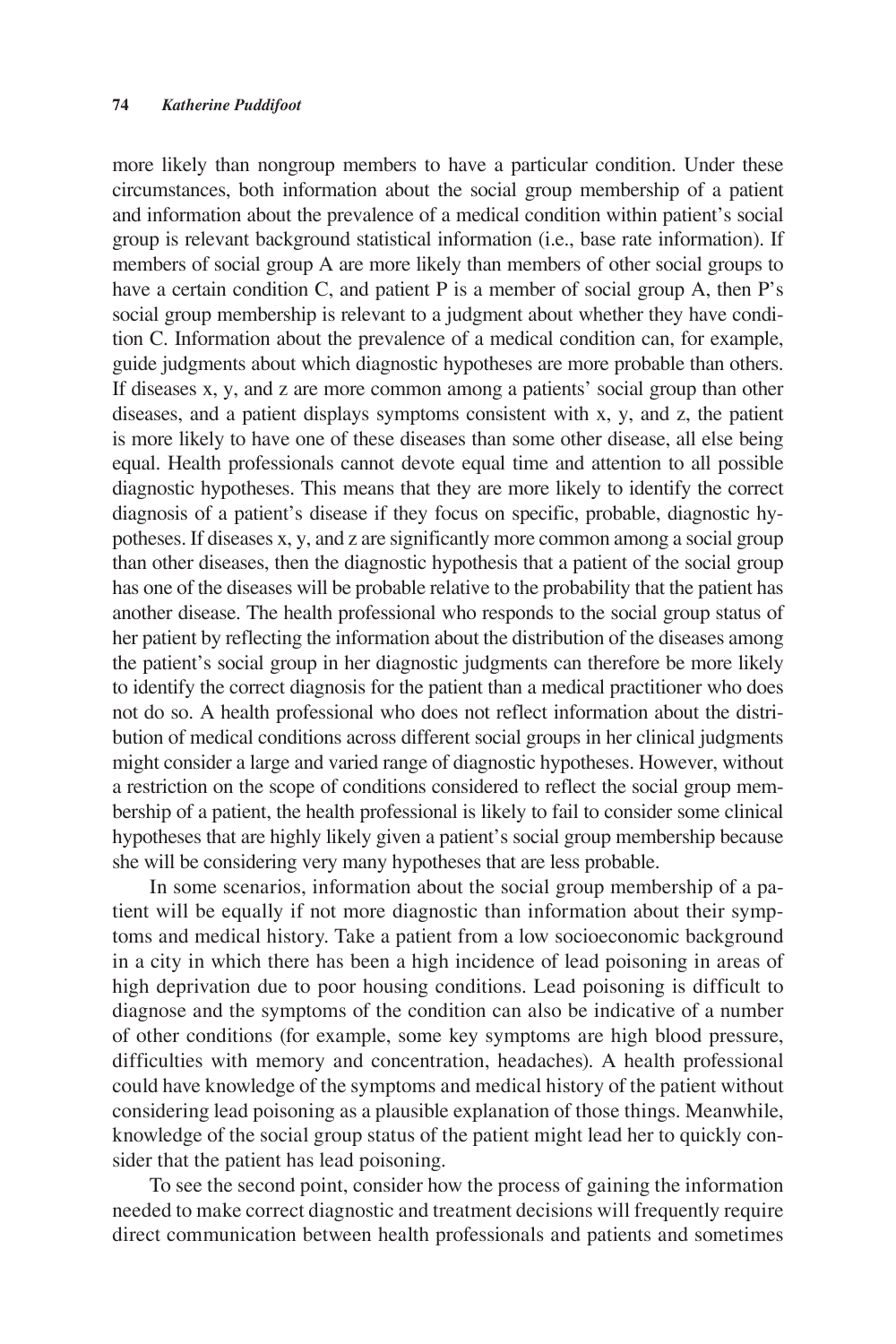also a physical examination by the health professional of the patient. If either of these interactions happen, then the health professional is likely to discover at least some of the social group statuses of their patients, from their appearance, accent, and so on. This means that it will not be possible to do what is required to make correct diagnostic and treatment decisions without occupying a situation in which the social status of the patient is apparent. As has been noted above, mere recognition of a person's social status can lead to an automatic response. Therefore, it will often not be possible to get the information required to make correct diagnostic and treatment decisions without automatically responding to the social status of one's patient.

In sum, health professionals who are responsive to the social group status of their patients are often significantly more likely to make correct clinical judgments. For this reason, it seems that if one is concerned with health professionals achieving *epistemic goals*, like making accurate judgments about the medical conditions of their patients, then one ought to accept that it is important for health professionals to be responsive to the social group status of patients.

#### **4. Ethical–Epistemic Dilemma?**

At this point, there appears to be good reason to believe that there is a tension between ethical and epistemic goals that must be addressed by those aiming to improve clinical practice. Ethical principles seem to dictate that health professionals' responses to patients are not determined by the patients' social group status. In contrast, the achievement of epistemic goals seems to require that health professionals be influenced by the social group status of their patients when making judgments about their condition and care. The subsequent sections show that things are not this simple. First, health professionals frequently cannot act ethically in their clinical judgment and decision making without responding differentially to patients based on their social group status. Second, responding to a patients' social group membership can bring substantial epistemic costs, so is not wholly good from an epistemic perspective.

#### **5. How the Epistemically Best Option Can Be Ethical**

This section focuses on showing that health professionals cannot act ethically without responding differentially to patients based on their social group status. In other words, the achievement of ethical goals requires what initially appeared to be the best thing from an epistemic but not an ethical perspective, that is responding to the social group status of a patient. People who adopt the role of medical practitioner take on the responsibility of identifying and responding to patients' clinical needs. Once they take on this responsibility, the ethical goal of treating people fairly demands that they do all that they can within reasonable limits to make accurate judgments about their patients' needs. If they are more likely to make correct judgments by being responsive to the social group status of their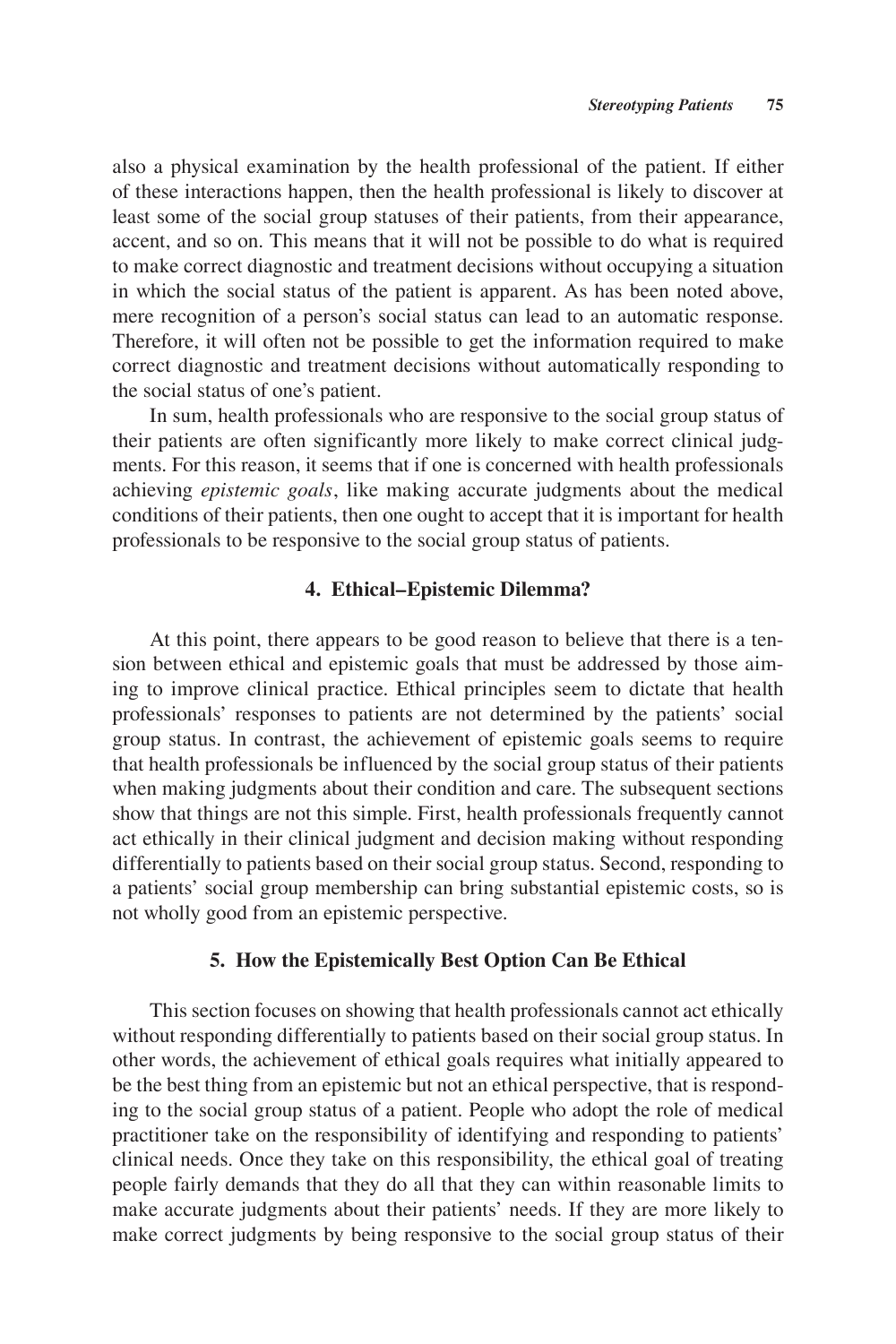patients, responding differently in their judgments of members of different social groups, then there can be an ethical demand on them to do so. The ethical goal of treating people fairly can therefore sometimes only be achieved via the fulfillment of the epistemic goal of making a correct judgment. Where the epistemic goal requires reflecting the social group status of a patient in their judgments, there can be an ethical demand on health professionals to be responsive to social group status.

To see this point more clearly, consider the inadequacy, in the current context, of the response made by Andy Egan (2011) to the claim that people can face a dilemma with respect to implicit bias. Egan accepts that ethical and epistemic principles clash and responds by arguing that people should be willing to make inaccurate judgments in order to treat people fairly. Egan's suggestion is in a long tradition of arguments to effect that epistemic goals can be overridden for sake of other goals (Code 1987), but it is unsatisfactory in the current case. A medical practitioner who takes the risk of making an inaccurate clinical judgment in order to be egalitarian could rightly be accused of negligence, failing to meet the responsibilities of her post. She could fail to achieve ethical goals by neglecting epistemic goals.

### **6. Epistemic Costs of Responsiveness to Evidence**

Perhaps it is not surprising that health professionals can be required, by principles of justice and fairness, to do all that they can to ensure that they make correct clinical judgments and treatment decisions. What is likely to be more surprising is that responding to facts about a patients' social group membership can bring substantial *epistemic* costs. Moreover, these costs can be wrought even where information about social group membership is relevant to a patient's clinical diagnosis and treatment.

As we have already seen, health professionals who are sensitive to the social group status of their patients are likely to engage in implicit stereotyping. This section shows how this implicit stereotyping can bring significant *epistemic costs*. In this discussion, as in others (see, e.g., Bortolotti 2016; Puddifoot and Bortolotti 2018), x is viewed as viewed as epistemically costly if, as a consequence of x, one is less likely to achieve certain epistemic goals, including acquiring new true beliefs, retaining and using relevant information, increasing the coherence of a set of beliefs, and gaining understanding (Puddifoot and Bortolotti 2018).<sup>6</sup> My claim is therefore the following: responding to the social group status of a patient can bring substantial epistemic costs. These are the epistemic costs that often follow from implicit stereotyping.

Let us begin by considering how a medical practitioner is likely to respond in a way that is influenced by implicit bias if she is sensitive to social group status of a patient. The empirical evidence cited in Section II shows that responses influenced by implicit biases often occur. Moreover, studies like the Moskowitz et al. (2012) study, also cited in Section II, strongly suggest that mere exposure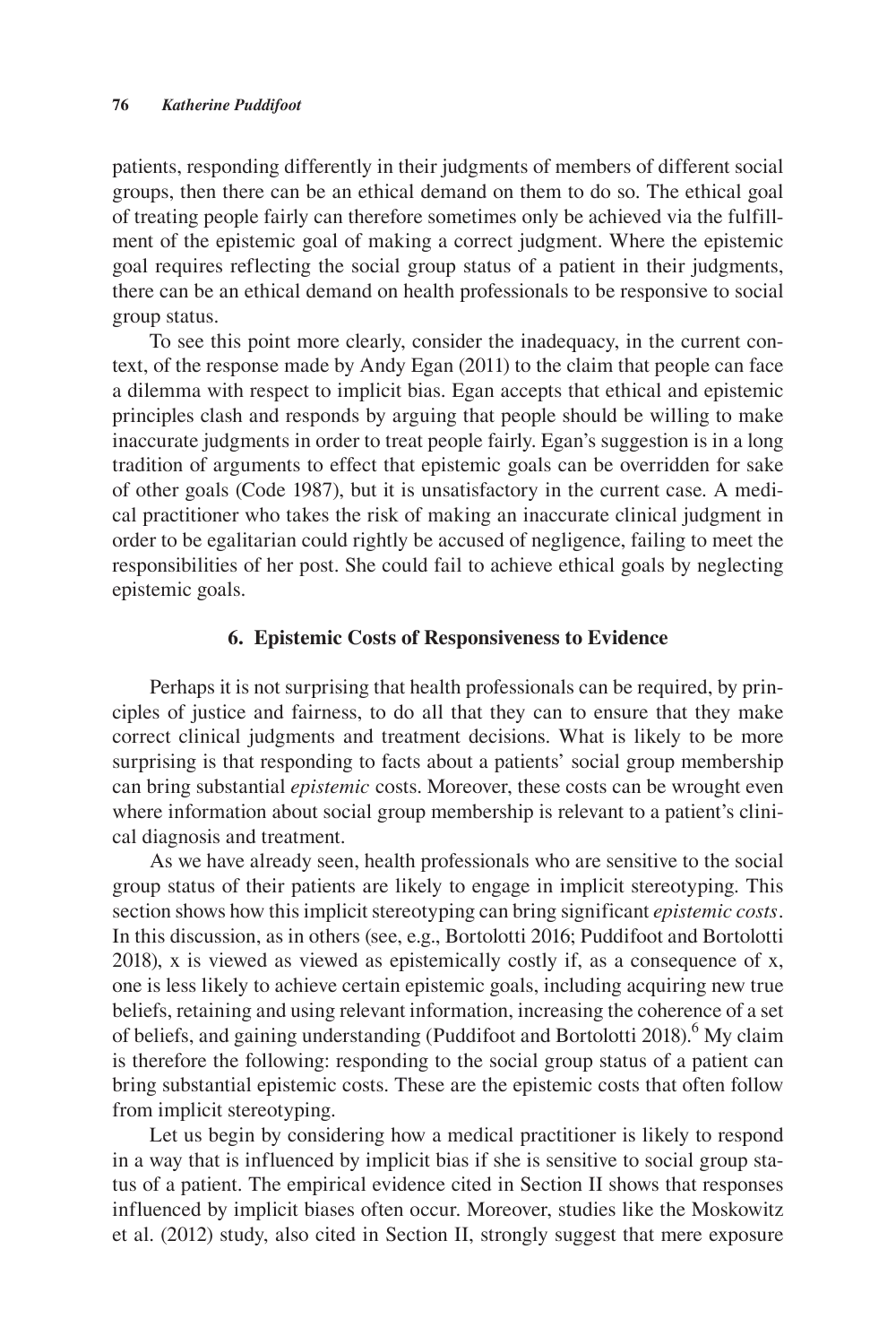to a prime associated with a particular social group (e.g., racial group) can lead a medical practitioner to consider some diagnostic hypotheses and clinical treatments rather than others due to them making implicit associations with members of that social group.

It is not surprising that implicit biases influence clinical judgments given that the conditions of contemporary health care mean that health professionals frequently face extremely heavy workloads, which they have to complete under significant time limitations, while undergoing stress and suffering from exhaustion (Stone and Moskowitz 2011; Byrne and Tanessini 2015). Under these types of conditions, people tend to depend on implicit forms of cognition, which operate quickly and automatically (Byrne and Tanessini 2015). They can depend on associative patterns of thought rather than thinking in a controlled, deliberate manner (ibid.). In other words, they can automatically depend on stereotyping without having the time and opportunity to engage in other forms of reasoning and decision making.

Whether or not they intend it to be the case, then, health professionals who respond to the social group status of their patients can engage in automatic stereotyping of those patients. The following epistemic costs of responding to social group status of a patient are ways that a medical practitioner can be less likely to achieve particular epistemic goals due to the operation of these stereotypes.

A first epistemic cost is that where the stereotype that is applied associates a patient with negative characteristics, a health professional can fail to give adequate attention and credibility to the testimony of the patient. Negative stereotypes, like the stereotype that *obese people lack will power*, can lead health professionals to communicate less effectively with a patient, giving the patient less time and opportunity to explain their symptoms and generally making the patient less comfortable explaining their condition. Recall the findings discussed in Section II about the poor quality of interactions between physicians and patients when the physicians are influenced by implicit biases relating to the group(s) to which their patients belong—for example, the findings suggesting that dialogue is less patient-centered when a physician harbors a negative stereotype relating to the patient's social group. These results suggest that where health professionals are influenced by negative stereotypes, they are less likely to enter into productive dialogue with their patients, listening to the details that they can provide about their condition. They can fail to give the details that the patient provides about their condition appropriate credibility due to a stereotype they associate with the patient's social group, demonstrating what Miranda Fricker (2007) calls *testimonial injustice* (see also Carel and Kidd 2014)*.* When people are negatively stereotyped they can also choose to smoother their testimony, choosing not to provide information to people who they believe will not engage in appropriate uptake of it (Dotson 2011). Within the health care setting, this *testimonial smothering* can manifest as patients choosing not to disclose information about themselves, their symptoms, and their medical history, because they believe that the information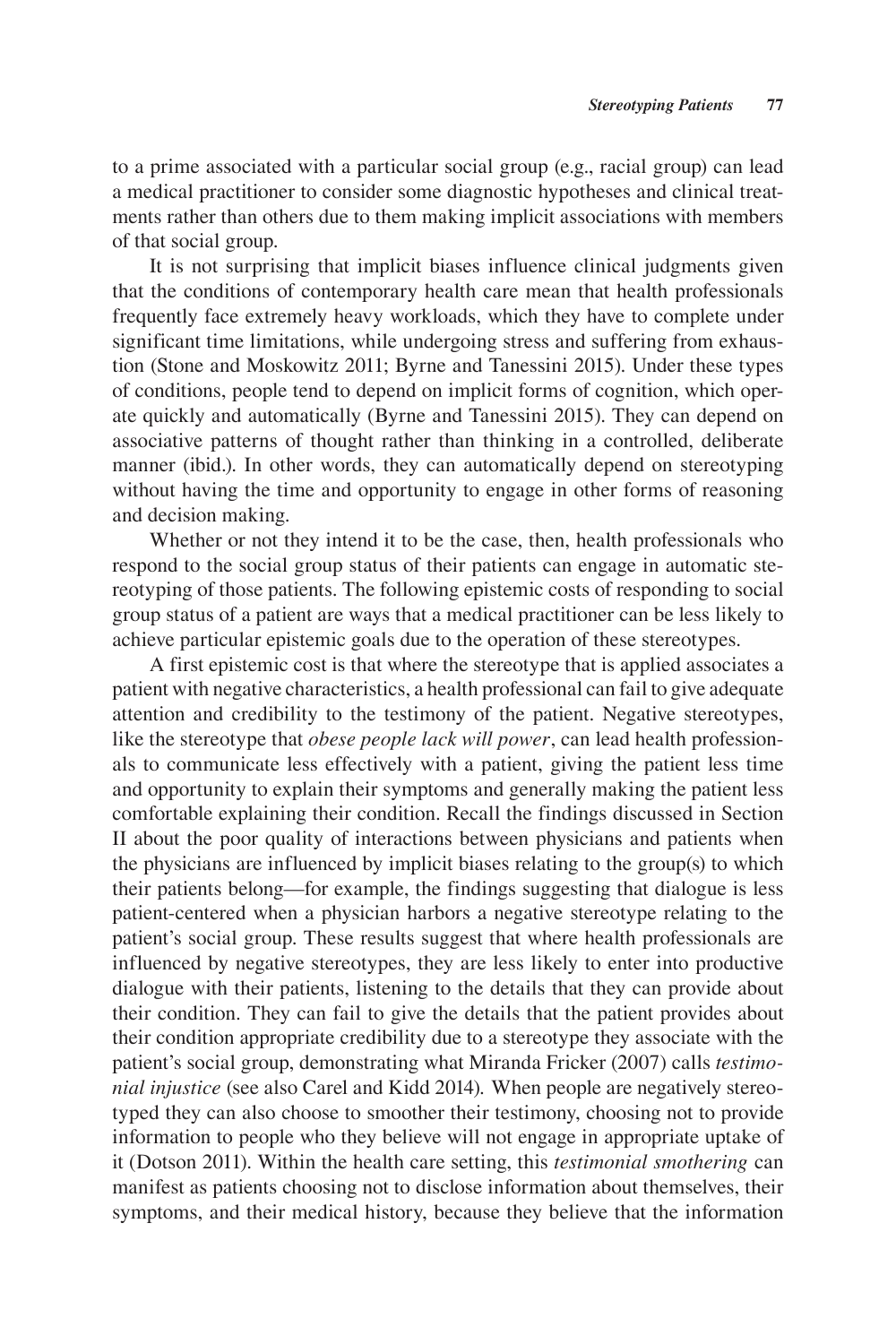will be either ignored or misinterpreted by their physician who they perceive to be negatively stereotyping them. Each of these phenomena can be costly because many medical practices are fundamentally aimed at soliciting and receiving knowledge via testimony from a patient. Health professionals aim to understand this information, critically evaluate it, and give appropriate weight to it. If they engage in stereotyping, however, they are less likely to access, appropriately evaluate, or give appropriate weight to it.

A second epistemic cost of implicit stereotyping is that a medical practitioner can focus on characteristics of a patient (i.e., symptoms and aspects of medical history) that fit stereotypes associated with the patients' social group—for example, an unhealthy lifestyle in a person with low socioeconomic status—giving inadequate attention to non-stereotypical characteristics. This is because people have a general tendency to notice and attend to stereotypical characteristics more than non-stereotypical characteristics (Rothbart, Evans, and Solomon 1979; Srull, Lichtenstein, and Rothbart 1985). People also have a general tendency to build explanations that are consistent with stereotypes when other explanations would fit better with the available information (Duncan 1976; Sanbonmatsu, Akimoto, and Gibson 1994). Health professionals who are responsive to the social group status of their patients are therefore likely to explain some medical symptoms by appeal to stereotypes, for example, poor lifestyle choices in members of certain social groups, even when more adequate explanations of the information of the symptoms and medical history displayed, for example, in terms of genetic factors, are available.

It might be thought that errors of the type just described can be avoided if health professionals only focus on the *relevant* information about the social group status of their patients—the statistical information about the distribution of medical conditions across a population—and are not be influenced by stereotypes associating members of particular social groups with negative characteristics like untrustworthiness or poor lifestyle choices.<sup>7</sup> It might be thought that if health professionals focused only on the relevant information then their responsiveness to the social group status of their patients would only be positive from an epistemic perspective.

There are two problems with this type of response. First of all, psychological results suggest that health professionals who are responsive to the social group status of their patients, perceiving them as members of a social group, for example, a Black patient, an obese patient, or a poor patient, will be highly likely to associate those patients with a cluster of characteristics. As noted above, due to contemporary conditions in health care, they are likely to depend on implicit stereotyping when they are responsive to social group status in this way. According to dominant theories about the psychology of stereotypes, any act of stereotyping will associate an individual with a cluster of characteristics and not one (see Puddifoot 2017). This means that if health professionals rely on stereotypes to associate members of social groups with medical conditions, they will also consequently associate those individuals with numerous other characteristics (Blair,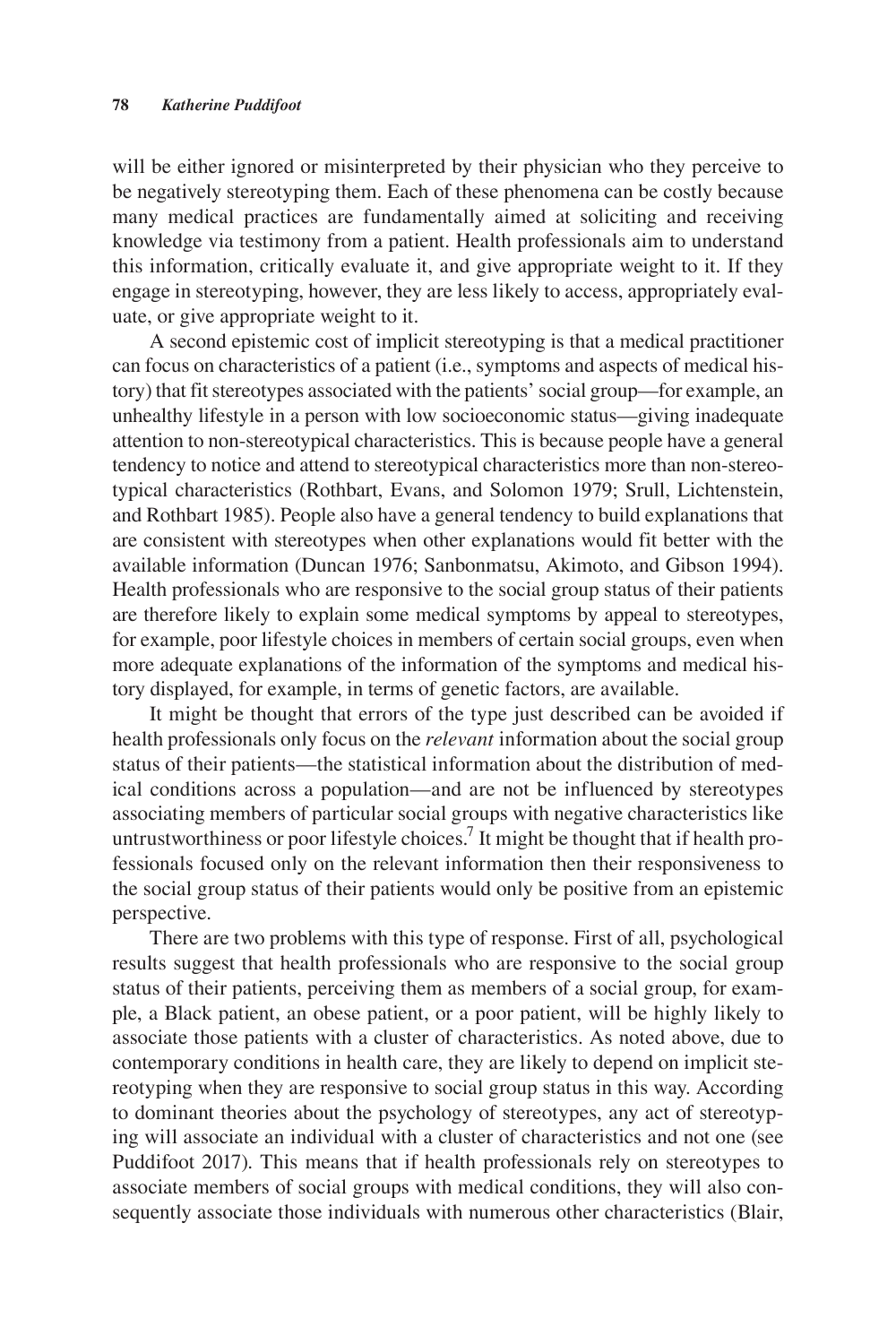Ma, and Lenton 2001, cited in Moskowitz et al. 2012). Some of these associations will be epistemically costly. For example, if the stereotype that an African American patient is more likely than other patients to have sickle cell anaemia is triggered, the general stereotype of an African American patient is likely to be triggered, including an association between African American patients and uncooperativeness (Green et al. 2007). Health professionals influenced by the latter association can, for instance, fail to give appropriate weight to the testimony of African American patients.

The second problem with the suggestion that there could be only epistemic benefits if health professionals only focused on the *relevant* information about the statistical distribution of medical conditions across a population is that even stereotypes that encode this information can produce epistemic errors.

Sometimes a medical practitioner will depend on a stereotype associating a social group more strongly than other social groups with a medical condition and the association will fail to reflect reality. For example, the above-mentioned study by Moskowitz and colleagues (2012) of medical doctors in the United States found that they named thirty-six diseases as stereotypical conditions found in African Americans. These included genetically based conditions such as hypertension and sickle cell disease, but also behavior-induced conditions such as drug abuse and obesity. The experimenters found that the conditions that had a genetic basis did tend to be found more frequently in African Americans. However, the conditions induced by behavior were not found at a higher rate among African Americans. Drug abuse, for example, was found to be equally frequent among White people and African Americans in a 2003 report (Substance Abuse and Mental Health Services Administration 2004, cited in Moskowitz et al. 2012). The use of some drugs such as heroin, cocaine, stimulants, or methamphetamine was found in a report from 2007 to be higher among the White population than the African American population (Office of Applied Studies, Substance Abuse and Mental Health Services Administration 2007, cited in Moskowitz et al. 2012). This means that only some of the conditions associated with African Americans are more frequently found among the African American population. Whenever stereotypes that falsely associate medical conditions more strongly with some social groups than others are applied, health professionals will give inappropriately high levels of attention to certain conditions that they wrongly associate with a particular social group, reducing the chance that they make the correct diagnosis.

Epistemic costs can follow, however, even if a stereotype associates members of a social group more stronger than others with a particular condition *and* that condition is more prevalent in that social group than others. First of all, the application of the stereotype can lead to some diagnostic hypotheses being given undue attention and others being given insufficient attention (Moskowitz et al. 2012). As mentioned in Sections II and 3, when a stereotype is applied in the process of diagnosis it influences the hypotheses considered by the health professional because certain conditions are more likely than others to be brought to mind as potential explanations of the patient's condition (ibid). As noted in Section III, this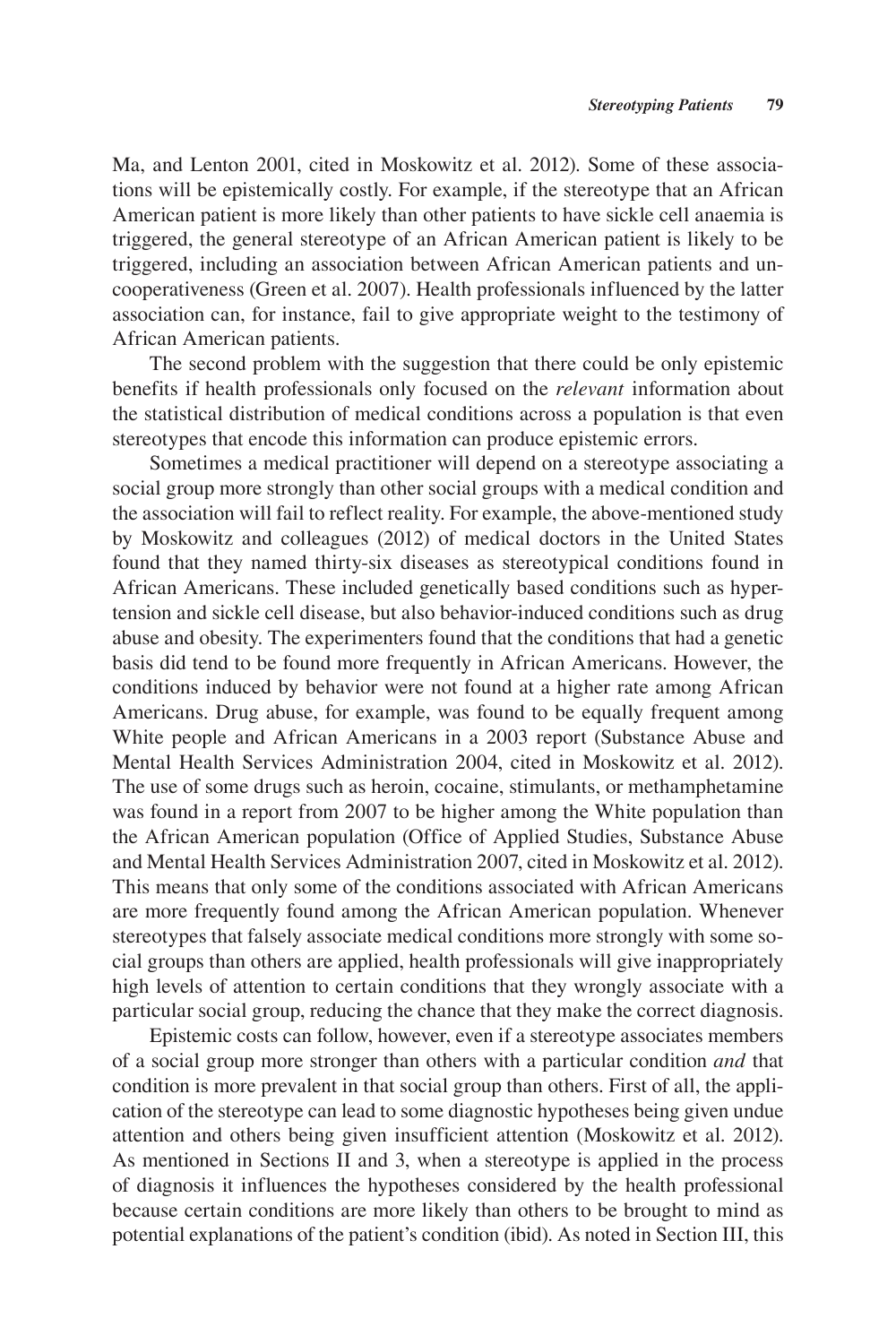can be beneficial, leading the health professional to focus attention on more rather than less probable explanations of a patient's symptoms. For example, if a patient is Black, they are statistically more likely to have hypertension than members of other racial groups, and in fact highly likely to have the condition (41 percent of the Black population in the United States have hypertension compared to 27 percent of the White population) so it could be beneficial for a health professional to place hypertension high on the list of conditions that they consider when Black patients present with symptoms consistent with the condition. The stereotype will affect the "space of theoretical possibilities" that the health professional is primed to consider, which could be a positive thing if the space of possibilities that is considered both reflects the statistical distribution of conditions across different populations and is sufficiently broad. However, the same phenomenon can be costly under other conditions. Given the time pressures that health professionals operate under, the number of potential hypotheses that can be considered is severely limited. This means that they will often be susceptible to failing to formulate the correct clinical hypothesis. The application of a stereotype associating members of certain social groups with particular medical conditions can greatly increase the chance that the health professional will fail to give adequate attention to non-stereotypical clinical hypotheses because many hypotheses will be missed. Under these circumstances, health professionals are likely to fail to consider clinical hypotheses that would yield a correct diagnosis.

The application of the stereotype can also have a distorting effect on the way that a health professional perceives the symptoms of a patient. As mentioned above, stereotypes determine what information people attend to; people sometimes attend to and remember information that confirms their stereotypes but not information that disconfirms them (Rothbart et al. 1979; Srull et al. 1985). In the medical setting, this can manifest as health professionals focusing on symptoms of the patient that are indicative of conditions that they associate with the patient's social group than other social groups, failing to give adequate attention to symptoms of a patient that do not fit the stereotype. For example, a health professional might attend closely to symptoms that fit hypertension when diagnosing an African American patient but fail to attend to symptoms that do not fit hypertension, or symptoms that better fit an alternative diagnosis. Even where a stereotype reflects the statistical reality, of the high prevalence of a condition within a social group (such as hypertension among the Black population), it can have a distorting influence, reducing the chance of correct judgments being made about some patients (i.e., those with conditions that are not stereotypical).

The health professional is not likely to only attend to symptoms that are consistent with the patient having hypertension, or another stereotypical condition, if they display with symptoms that are clearly unrelated to a stereotypical condition, for example, a sore elbow. However, there will be many cases where symptoms are likely to be missed as a result of stereotyping. Perhaps the patient does not disclose information about a symptom but would provide information that would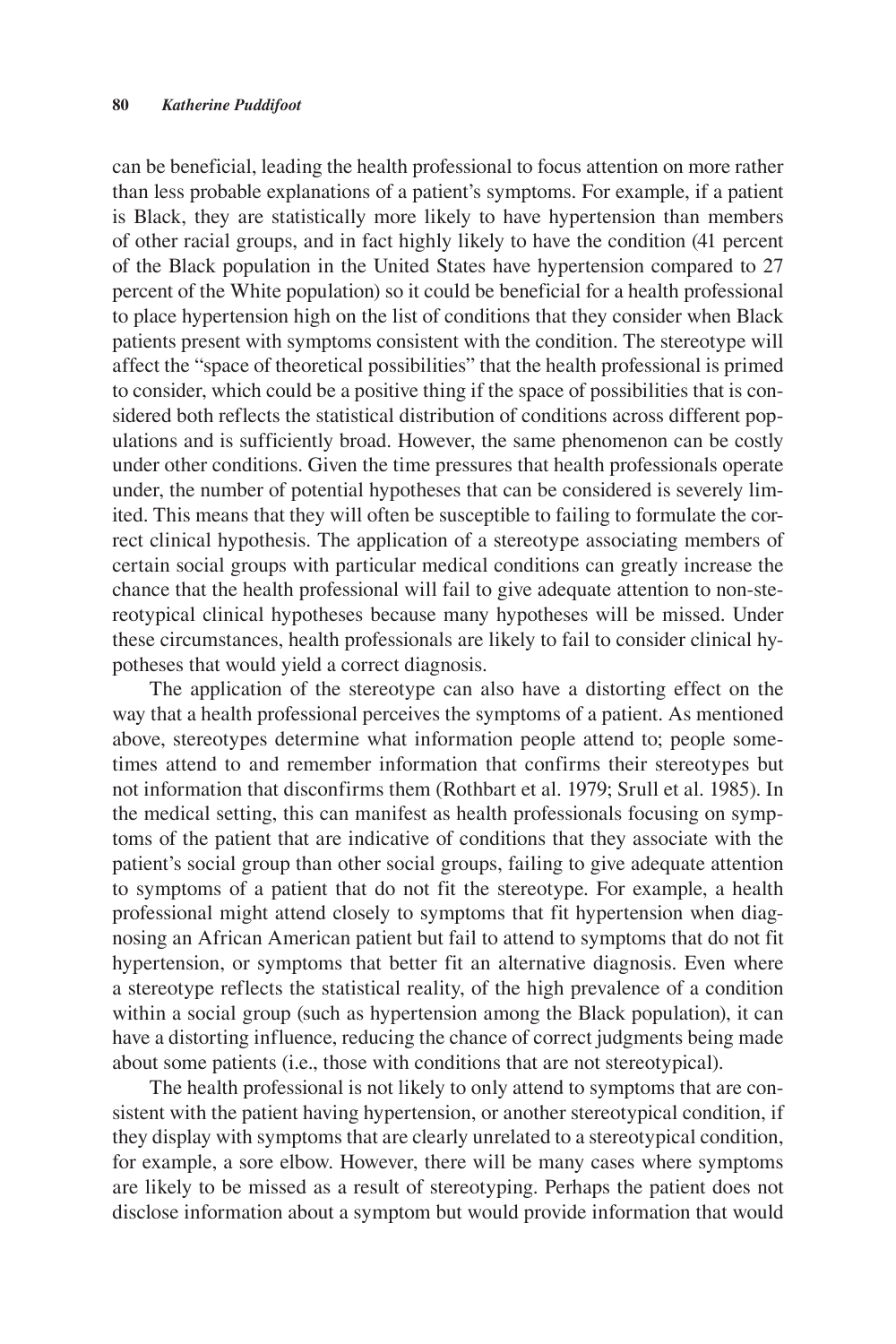indicate the presence of the symptom if asked the correct questions, or the presence of the symptom would be revealed if the correct tests were undertaken. Or perhaps a symptom is not easily quantifiable, such as pain, so cannot easily be conveyed to the medical practitioner. Under such circumstances, if the practitioner engages in stereotyping of social groups and conditions, psychological results suggest that they are susceptible to failing to notice or attend appropriately to the symptom if it is not stereotypical, to failing to ask the correct questions or undertake the tests necessary to reveal the presence of the symptom. Even if a stereotype that is applied reflects a genuine correlation between a condition and a social group (e.g., hypertension and the Black population), applying the stereotype can nonetheless provide an impediment to effective clinical diagnosis by preventing the practitioner from noticing and properly attending to what can be more predictive information: about non-stereotypical symptoms that provide a strong indication about which condition is present.

Even if it were the case that a health professional were to notice and attend to all relevant symptoms there could still be epistemic costs that follow from applying a stereotype about the types of conditions that members of a social group are likely to have. This is because generally when people apply stereotypes (Duncan 1976; Sagar and Schofield 1980), including automatically and unintentionally (Devine 1989), they are disposed to interpret ambiguous behavior displayed by the target of the stereotyping in a way that is fitting with the stereotype, where the behavior should be viewed as ambiguous. In the health care setting, this phenomenon can manifest as health care professionals interpreting ambiguous symptoms in ways that are consistent with stereotypical conditions being present. For example, if a Black person has a symptom that is ambiguous between a number of different conditions, but could be viewed as indicative of hypertension, the health care professional is likely to interpret the symptom as providing a higher level of support for hypertension as the correct clinical diagnosis than other conditions that the symptom is compatible with. This is epistemically costly because the correct response to ambiguous evidence is to treat it as ambiguous.

It might initially seem puzzling how it could be harmful from an epistemic perspective for health professionals to interpret symptoms that are ambiguous between different conditions in a way that is consistent with a person having a condition that is prevalent among their social group. And in some cases, a condition might be so highly prevalent in a particular population in contrast to other conditions that the presence of a symptom that might under other circumstances indicate other medical conditions provides a good indication of the presence of the stereotypical condition. For example, in a population with extremely high levels of the Ebola virus, fever-like symptoms might strongly indicate the presence of Ebola, so that it is beneficial for a medical professional to interpret fever, which would otherwise be an ambiguous symptom, as indicative of the virus. Here are two responses that can be made to these objections. First, if a condition is sufficiently prevalent in a population it is not clear that symptoms consistent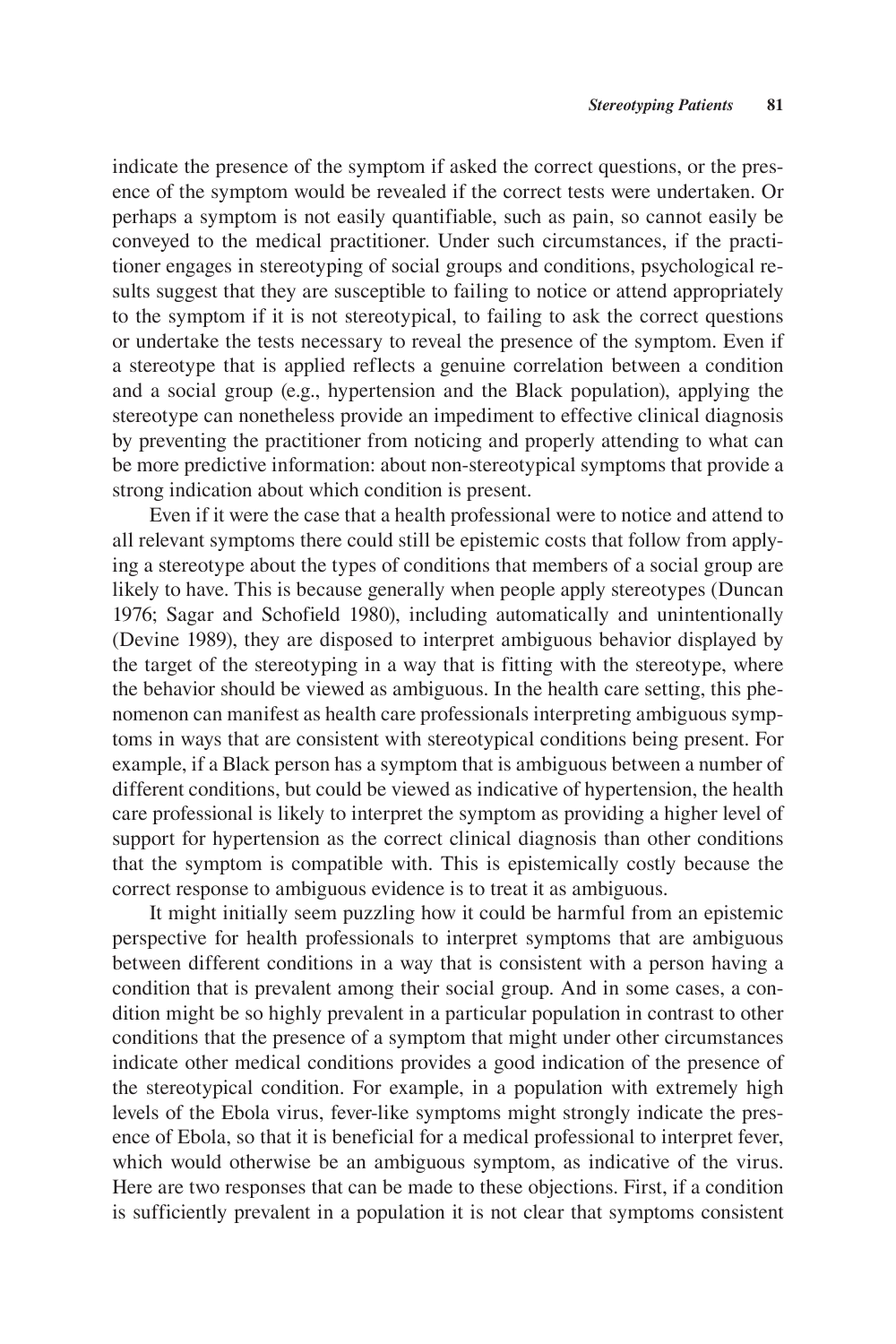with the condition should be viewed as ambiguous. If sufficiently many people within a population have Ebola, the presence of a fever might be taken to provide unambiguous, if not inconclusive, evidence in support of the conclusion that a particular person has Ebola.

Second, if a symptom S is truly ambiguous between conditions x, y, and z, then each of conditions x, y, and z should be weighted as more probable than it would otherwise be due to the presence of S, unless there are some other good reasons for thinking that one of the conditions is not present. To see this point, it will be useful to compare it to a criminal case. There are three suspects of a crime: Johnston, Robertson, and Thompson. Some evidence is found suggesting that the criminal was wearing a red jumper. Each of the three suspects is known to have been wearing a red jumper at the time of the crime. The appropriate response to the evidence about the jumper is to weight as more probable each of the options: that Johnston is guilty, that Robertson is guilty, and Thompson is guilty. There might be independent reasons for thinking that one of the suspects is guilty, but the presence of the red jumper should not be interpreted in a way that is consistent with that suspect being guilty, if it is truly ambiguous. Instead, the evidence that each of the suspects wore a red jumper should be considered alongside, but independently of, other evidence suggesting that one of the suspects is guilty. Otherwise, the other evidence that supports the conclusion that the suspect is guilty is influential twice over, in a case of "double book-keeping"<sup>8</sup> because it influences the way that the evidence about the red jumper is interpreted. Similarly, if there are three conditions that are consistent with a particular symptom, evidence that a symptom is present should lead each of the conditions to be taken equally more seriously as potential explanations of the symptoms. If there is some independent reason for thinking that one of the conditions is more likely than the others to be present, because it is prevalent within the patient's social group, then this evidence should be considered independently but alongside the presence of the symptom. Otherwise, the fact that the condition is prevalent within the patient's social group is influential twice over, once again in a case of "double book-keeping."

This section has thus identified numerous epistemic costs that are associated with responding to the social group status of a patient even where information about the social group status of the patient is relevant to judgments about their condition. Health professionals who respond to information about their patients' social group status tend to engage in stereotyping, associating the patients with a cluster of characteristics. They can consequently fail to give some patients appropriate opportunity to communicate information about their condition; they can attend closely to stereotypical features while failing to attend to non-stereotypical features; they can fail to give adequate attention to certain medical hypotheses, and so on.

The fact that some of these epistemic costs can occur as the result of an automatic association between social groups and medical conditions when the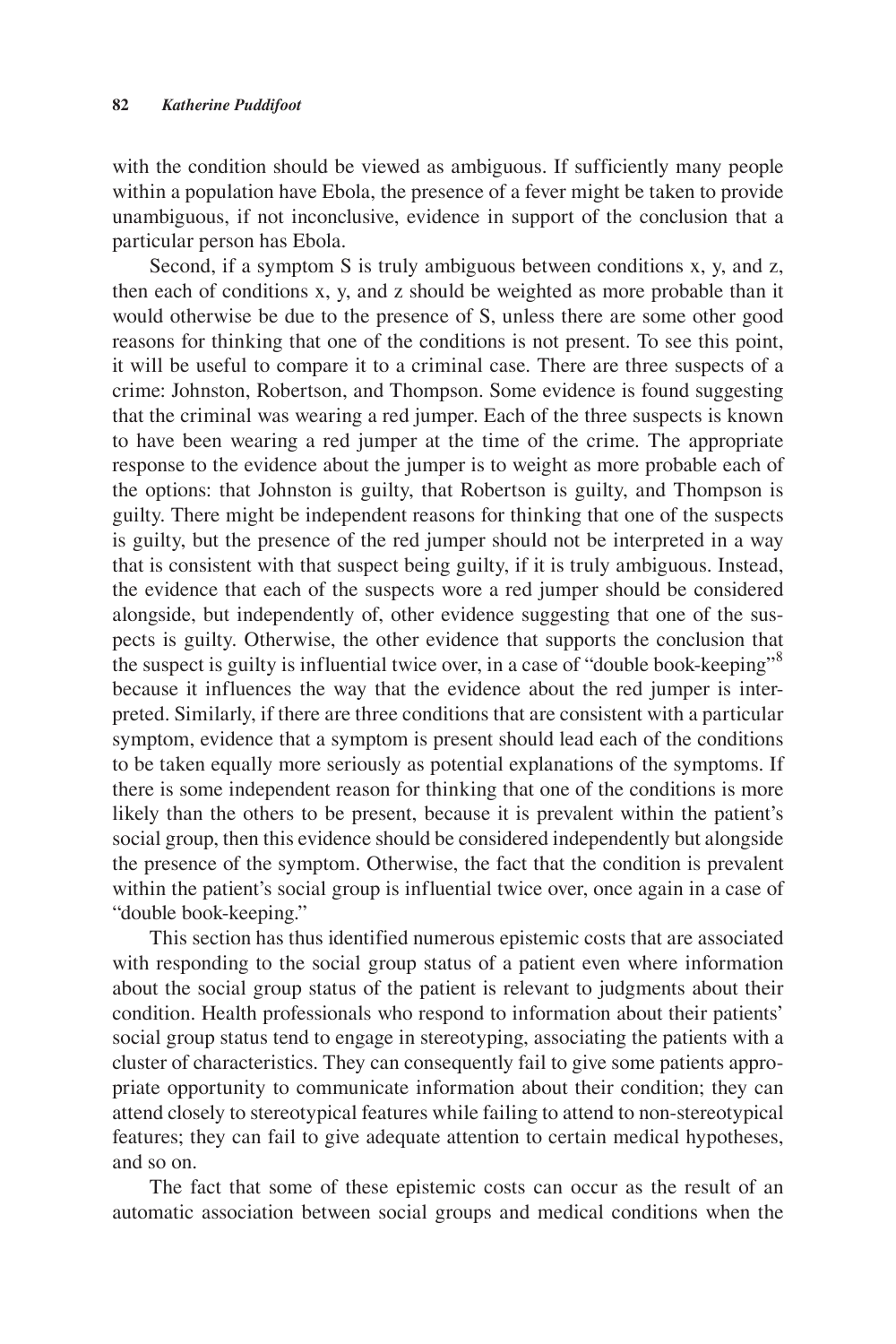association reflects the reality of the distribution of conditions across different social groups highlights a particularly serious problem for those who aim to increase the chance that health professionals achieve their epistemic goals. The problem is this: it will not be possible to prevent health professionals from making all of the stereotypical associations that bring epistemic costs without preventing them from making an association that it is extremely valuable for them to make.

#### **7. In Place of the Ethical–Epistemic Dilemma**

Evidence of implicit bias in medicine initially appeared to present an epistemic–ethical dilemma, but now it is clear that the situation is even more complex. The goal of treating patients in an ethical manner will often require being responsive to information about their social group status, that is doing what was initially thought only to be required in order to achieve one's epistemic but not ethical goals. Only by being responsive to this information can health professionals discharge their duty of doing all that they can to ensure that their patients get appropriate treatment. But being responsive to this information can bring substantial epistemic costs due to the operation of stereotypes. Therefore, what initially seemed to only bring epistemic benefits—responding to the social status of patients—brings a mixture of epistemic costs and benefits.

It might seem that due to the epistemic costs associated with being responsive to the social group membership of patients, and consequently stereotyping, it would be better if health professionals were denied information about the social group membership of their patients. For instance, they could be required to make diagnostic and treatment decisions based on blinded patient files lacking details about social status. However, as discussed in Section III, health professionals often need to communicate directly with and engage in physical examination of patients to gain the information that is required to make correct diagnostic and treatment decisions. Moreover, correct judgments and decisions will often depend upon knowledge of the social group status of patients, wherever conditions are unevenly distributed across social groups.

It is worth adding to these observations that those groups that are most susceptible to being negatively stereotyped will often be those that would suffer the most if patient files were blinded, or other methods were used to prevent health professionals being aware of their patients' social group status. Members of minority, stigmatized, and marginalized groups are most likely to be stereotyped by their health professionals, so it might seem that they would benefit the most from, for example, patient files being blind. However, the prevalence of conditions within *their* social groups are least likely to be represented in the default norms explicitly or implicitly used in diagnosis where social group status is not taken into consideration. As the probability that they will have a condition is not likely to be represented in default norms, they are most likely to be misdiagnosed if their social group status is not recognized. This is because the default norms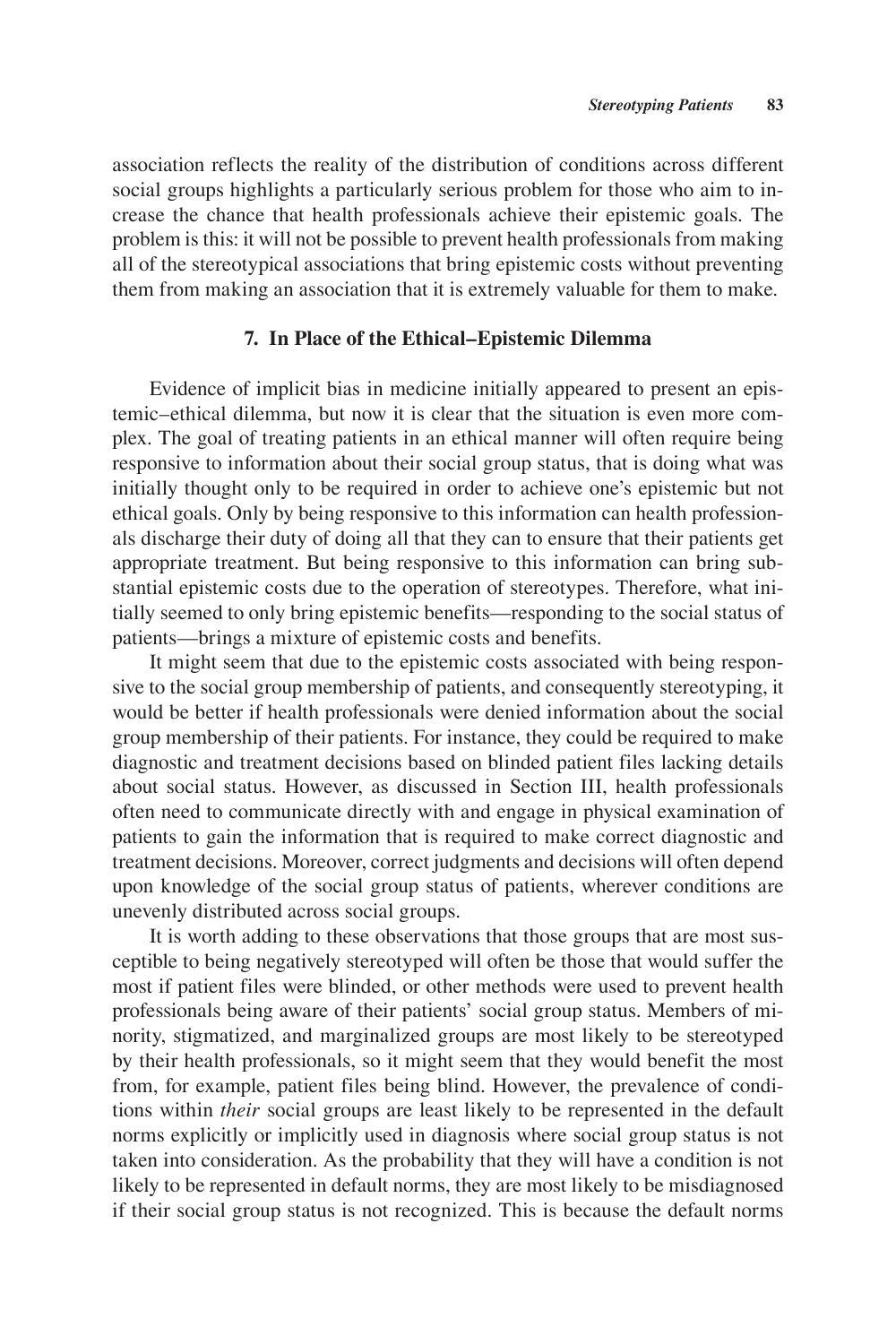that do not reflect the prevalence of conditions within their group will be applied to them.

There are therefore numerous very good reasons not to conclude on the basis of the observation that there are epistemic costs associated with responding to the social group status of patients that health professionals should be denied the opportunity to respond to social group status.

It remains likely that, due to the vast number of substantial epistemic costs associated with responding to a patient's social group status that were outlined in Section VI, there are occasions when health professionals would be more likely to make correct judgment if they were unaware of the social group membership of their patients. However, it is an open empirical question how often this will be the case. And for any given clinical encounter, it will be extremely difficult to identify if it would be better for the health professional to be unaware of the patient's social status. It will be especially difficult for a health professional to make an assessment of whether they should remain unaware of a patient's social status without becoming aware of their social status. Therefore, given the importance of the interactions between patients and health care professionals that lead to acknowledgment of the patients' social status, it would be unwise to advise that practices like introducing blinded patient files should be adopted to prevent health professionals from responding to their social group status.

What should be done instead? In order to ensure that health professionals can achieve both (i) their ethical goals of treating patients justly and fairly, discharging their duty to their patients, and (ii) their epistemic goals of making correct clinical judgments and decisions, it will be necessary to reduce the extent to which stereotypes negatively influence their judgments once they are aware of a patient's social group status. Often in discussions of implicit bias and stereotyping the strategy of preventing people from being aware of the social status of group members against whom they might be biased is viewed as promising (see, e.g., defenses of making CVs anonymous). But this strategy would be detrimental in the types of cases currently under discussion.

Other strategies have been advocated to prevent the negative effects of implicit bias and stereotyping. Strategies that focus on changing the psychologies of individuals have been proposed. For example, it has been argued that considering counterstereotypical examples (e.g., strong women) (Blair et al. 2001) can change one's stereotypes, thereby changing the associations that are made when stereotypes are triggered in response to individuals. And it has been proposed that developing implementation intentions or "if-then plans" that specify how one will respond to a specific stimuli can change one's responses to individuals, controlling the association that is triggered in response to an individual (e.g., Stewart and Payne 2008; Madva 2016). For example, the implementation intention "if I see a Muslim then I will think PEACE" could alter one's responses to individual Muslims. These and other methods to combat implicit stereotyping have been found to be effective under experimental conditions (Lai et al. 2014), although their effectiveness, when administered within the experimental setting appears to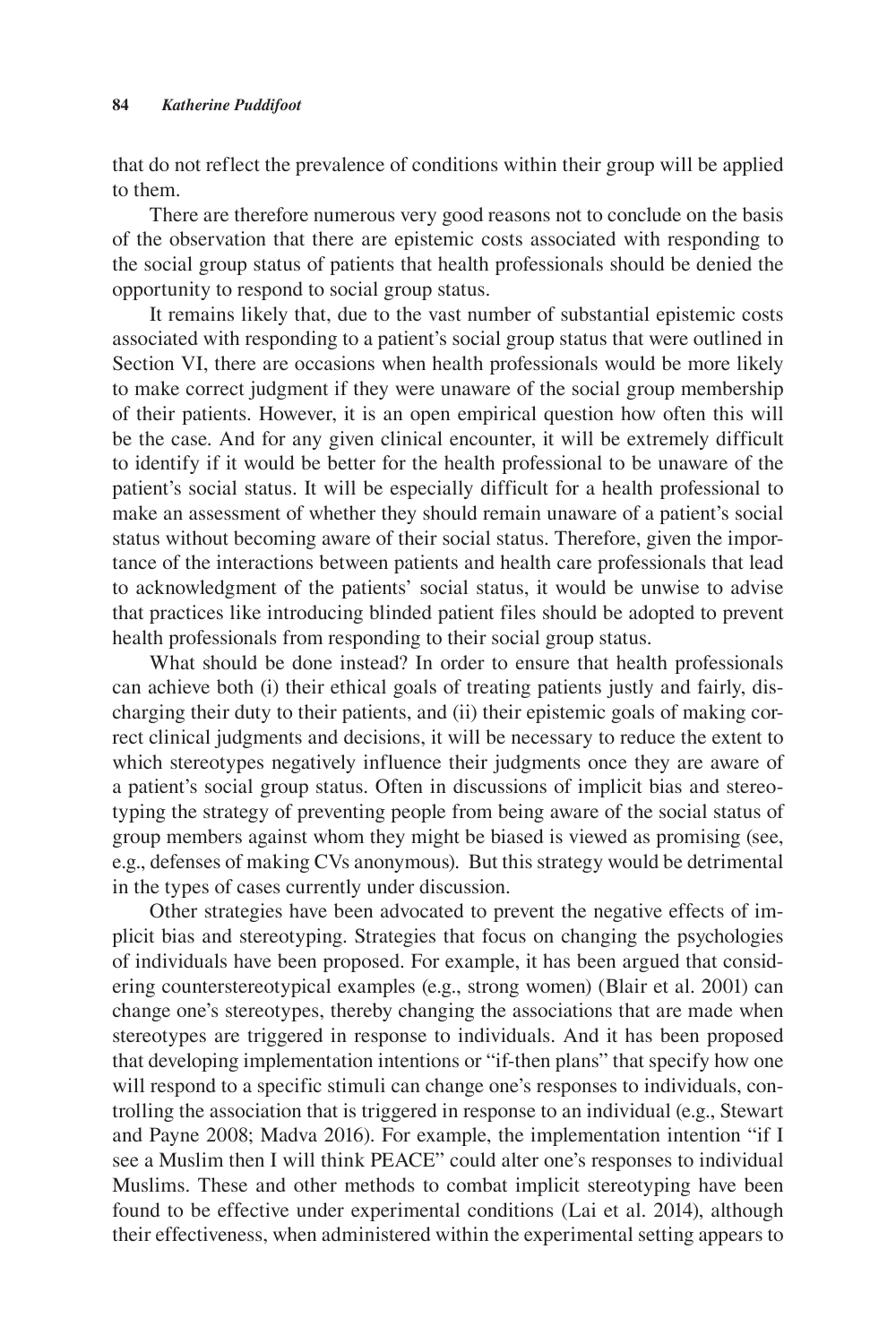be short-lived (Lai et al. 2018), so there is reason to doubt that their effects will be significant outside the experimental setting.

Some of those who are skeptical about the effectiveness of individualistic strategies focus on structural features of society (see, e.g., Anderson 2013). For example, attempts might be made to increase integration of members of different social groups (ibid.). Increased integration can reduce the negative biases associated with certain social groups. It can, for instance, ensure that people encounter counterstereotypical members of other social groups consistently over time rather than for a limited amount of time within an experimental setting. The hope is that through increased integration, and other methods of social change, the stereotypes that people harbor are likely to be challenged and change accordingly.

There remains significant debate about which, if any, of these methods are effective at preventing people from automatically and unintentionally engaging in stereotyping. What the argument in Sections 1–6 shows is that, if some strategies are established to be effective at combating the negative effects of this stereotyping, this could facilitate health professionals achieving both their ethical and epistemic goals. But the argument presented so far also highlights a significant and unexpected challenge that is faced by those hoping to ameliorate medical practice by tackling implicit bias in health care. This is because the current discussion suggests that the ideal strategy to use to tackle the negative effects of stereotyping in health care would not eliminate altogether the implicit biases that have been found to manifest in health care. It would not even eliminate all of the implicit biases that bring substantial epistemic costs. Instead, it would lead people to control rather than eradicate some of these stereotypes: that is those relating social groups to medical conditions. Why should these stereotypes be controlled rather than eliminated? Because associating social groups with medical conditions, where the association reflects the distribution of conditions across social groups, can facilitate the quick and efficient selection of a correct clinical hypothesis.

Until control of this sort is taken over the automatic and unintentional stereotyping engaged in by health professionals, they are unlikely to achieve either their ethical or epistemic goals to the full because they will not be able to respond quickly and efficiently to what is important and relevant information—about their patients' social status—without suffering epistemic costs that reduce the likelihood that they will make correct diagnosis and treatment choices.

It might be that at least a partial solution to the problem of medical professionals being susceptible to stereotyping which leads to ethical and epistemic costs is relatively easy to enact. Research suggests that people are able to correct for the effects of stereotypes if they have time to do so. In a recent study, for example, people were primed with an image of a Black face and then asked to judge another image of a face according to how threatening it was (Rivers et al. 2018). When participants had a longer interval between having the stereotype of Black people as threatening activated by the prime and making the judgment of threat, they were less likely to apply the stereotype to the face that they were judging. The lengthier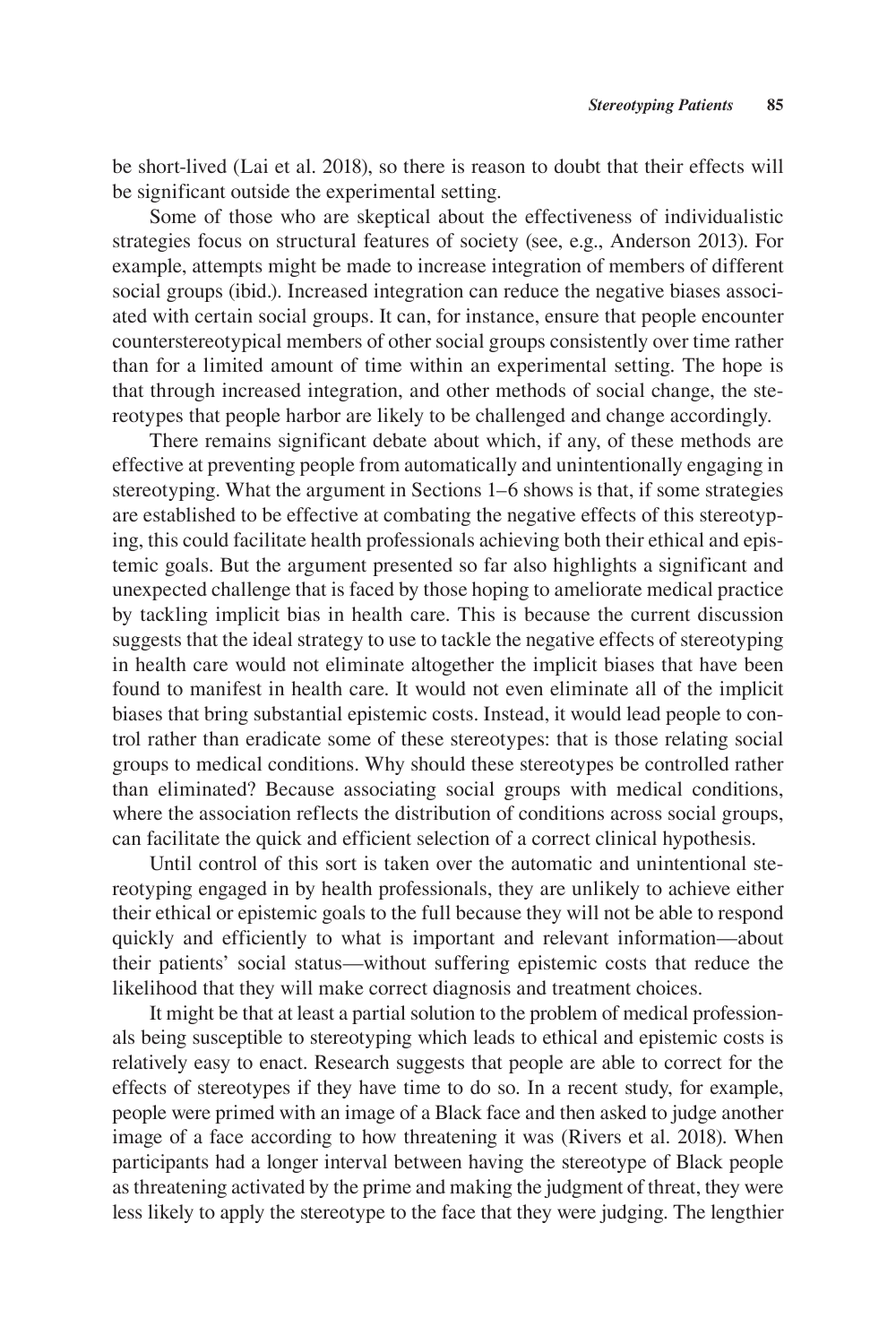interval between exposure to the prime and judgment seems to have provided the opportunity for participants to correct for the effect of the activation of the threat stereotype. What this suggests is that, if people are serious about improving the chances of health professionals achieving both (i) the ethical goal of treating patients justly and fairly, thereby discharging their duty, and (ii) their epistemic goals of making correct diagnostic and treatment decisions, then providing more time for these professionals to do their job could be an excellent place to start.

#### **8. Conclusion**

At first glance, there is an ethical–epistemic dilemma that is faced by those concerned with improving conduct in health care. There will be *ethical* costs if people are responsive to their patients' social group status because they will be susceptible to being influenced by implicit bias, engaging in stereotyping, and providing unfair treatment. However, if they are not responsive to their patients' social group status they will suffer epistemic costs associated with failing to gather and apply relevant evidence: specific evidence relating to the social group status of their patients, and evidence (e.g., about symptoms or physical signs of a condition) that could only be gathered through the kinds of interactions that would reveal the social group status of their patients.

What this article has illustrated, however, is that ethical costs follow if health professionals are unresponsive to their patients' social group status. If information about social group status is relevant to judgments about the likelihood that a person has a particular condition, and about appropriate treatments, then health care professionals can only fulfill their duty of care to their patients if they are responsive to this information. Meanwhile, there can be substantial epistemic costs associated with being responsive to patients' social group status. If one harbors implicit stereotypes relating to a patient's social group, which are triggered in the process of diagnosing and prescribing treatment for the patient, then one is likely to respond in a biased way to evidence that they might provide: failing to provide the patient with the opportunity to communicate information about their condition, failing to attend to non-stereotypical symptoms, failing to give attention to non-stereotypical medical hypotheses, and so on. Some of these epistemic costs can even follow due to the application of a stereotype even if it accurately reflects the distribution of medical conditions across social groups. What this means is that it can be an ethical choice to be responsive to a patient's social group status, and this ethical choice can also be good from an epistemic perspective, but it can also bring substantial epistemic costs.

What is the way out of this problem? It cannot prevent health professionals from being responsive to the social group status of their patients because health professionals who are not responsive to the social group status of their patients are unlikely to gather the information they need to make correct diagnoses and treatment choices. To improve both the ethical and epistemic dimensions of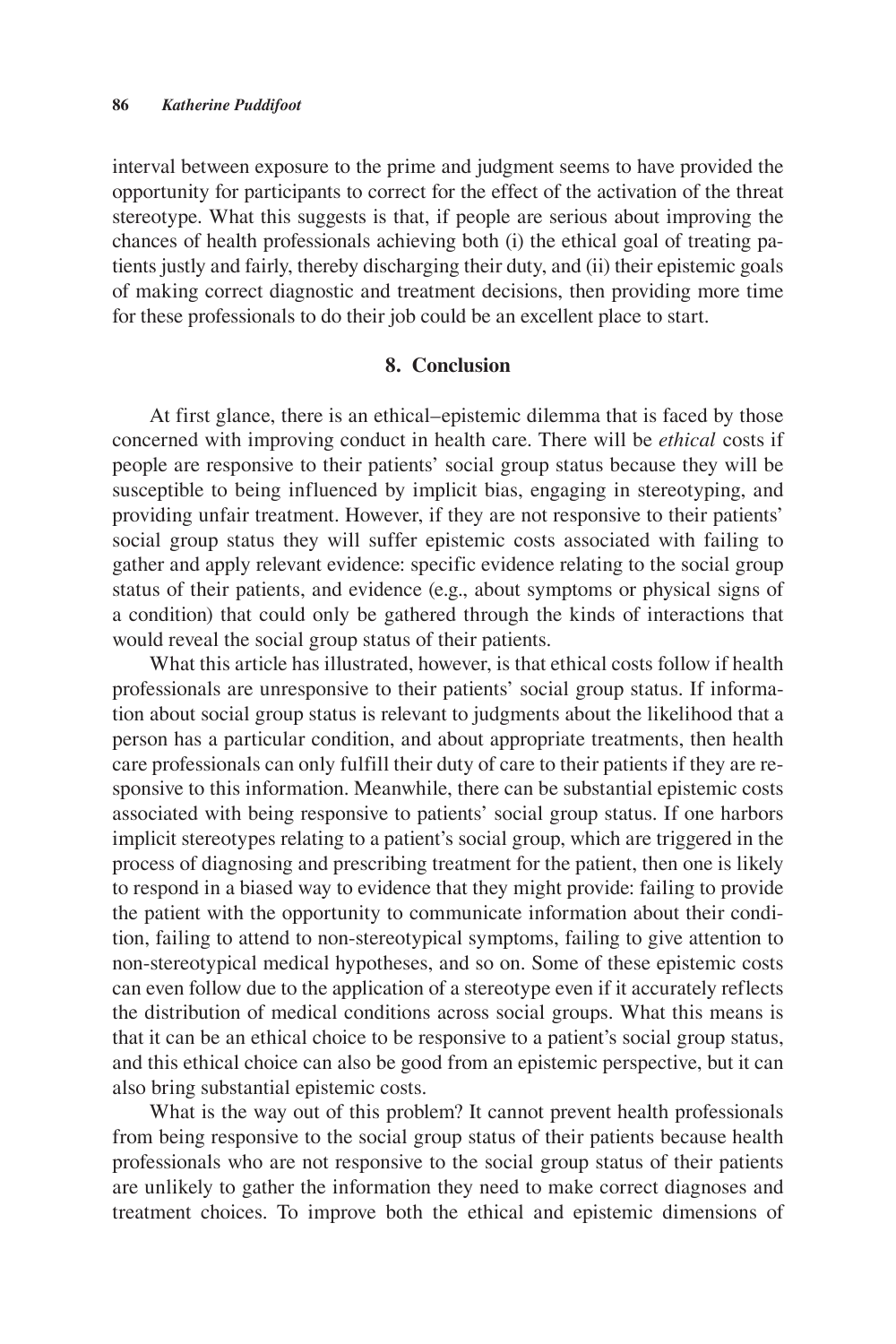clinical judgment and decision making, it will therefore be necessary to tackle the stereotyping operational in implicit bias head-on. Strategies to tackle implicit bias and stereotyping so far have been found to have some, limited effectiveness. Structural changes to society might be required to make further progress. One seemingly simple strategy that psychological studies suggest might be effective is giving health professionals more time to engage in clinical judgment and decision making—a point that seems particularly powerful with current conditions in health care in which people are often working under severe time constraints. Tackling implicit bias in health care effectively will be especially difficult because some of the stereotypes that are automatically activated in the health care context—that is those correctly associating members of social groups more strongly than others with particular conditions—can bring significant epistemic, and therefore ethical, benefits. Ideally their influence would therefore be controlled rather than eradicated. But whatever method turns out to be most effective, the current discussion shows that by effectively tackling implicit bias in health care it will be possible to reduce both ethical and epistemic costs, increasing the chance of health professionals achieving both ethical and epistemic goals.

*I would to thank Lisa Bortolotti, Ema Sullivan-Bissett, Alexander Bird, Sophie Stammers, the audience at the Bristol Philosophy of Medicine seminar, and anonymous referees for helpful comments on earlier versions of this article. I acknowledge the support of the European Research Council under the Consolidator grant agreement number 616358 for a project called Pragmatic and Epistemic Role of Factually Erroneous Cognitions and Thoughts (PERFECT)*.

#### **Notes**

- <sup>1</sup>There has been a large amount of discussion about how exactly implicit biases should be characterized (see, e.g., Schwitzgebel 2010; Gendler 2011; Mandelbaum 2016; Levy 2015; Holroyd and Sweetman 2016). These debates do not have to be settled for current purposes. My claims relate to what can be concluded about the ethical and epistemic costs and benefits of implicit biases given what experimental studies say about them, and particularly and how they operate, regardless of their metaphysical status.
- $2$ There are alternative definitions of stereotyping according to which stereotypes always have a distorting effect on judgments (Blum 2004). However, I adopt the view of stereotyping most often found within recent social psychology, that stereotyping is any act that involves associating an individual with certain characteristics in virtue of their social group membership, regardless of the accuracy of the association. For a defense of this approach to stereotyping, see Beeghly 2015.
- $3$ The Moskowitz et al. (2012) study measures automatic associations rather than behavioral manifestations of bias (see note 2 for potential concerns about this), but it nonetheless strongly suggests that health professionals will be biased in their diagnoses because the order in which thoughts about conditions are manifest will determine the order in which they will consider clinical hypotheses
- 4 Doubts have been raised about the effectiveness of one main measure of implicit bias—the implicit association task (IAT)—for example, about whether it measures biases or recognition of attitudes or patterns found in one's society, and about whether high levels of "bias" as measured by the IAT correlate with real-world behaviors. Some of these studies measure implicit biases using the IAT should therefore be treated with caution by those skeptical about this measure. However, the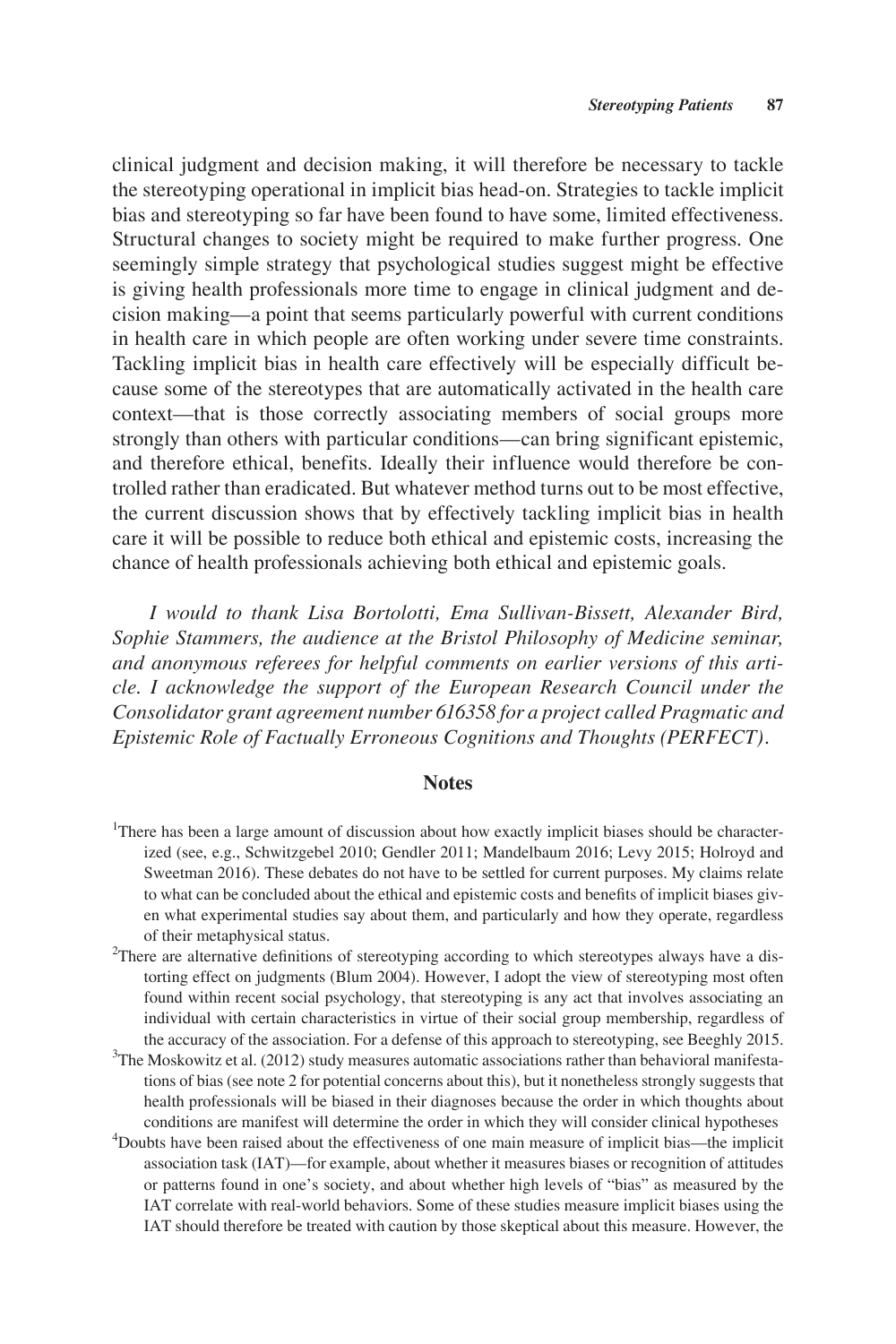#### **88** *Katherine Puddifoot*

studies discussed in this overview of the literature on implicit bias in medicine use a variety of measures, including measuring patterns of treatment under conditions in which implicit cognition tends to dominate (Burgess et al. 2014) and gathering testimony from Black female patients about their lived experience of bias (Nolan et al. 2014). The latter methodologies have not received the same criticism as the IAT. In fact, there is increased recognition of the importance of the latter source of evidence, that is, testimony of those who have experienced prejudice and discrimination (Holroyd and Puddifoot forthcoming).

<sup>5</sup>For further discussion of the psychological research on implicit bias in health care, see Matthew (2015). For a philosophical discussion, see Fitzgerald (2014).

<sup>6</sup>This list of epistemic costs is not supposed to be exhaustive.

 $7$ Dana Bowen Matthew (2015) seems to suggest that it is possible to make a division between being influenced by relevant information about social group status and being influenced by stereotypes. <sup>8</sup>Thanks to an anonymous reviewer for the suggestion to put this point in this way.

#### **References**

- Anderson, Elizabeth. 2013. "Reply to My Critics." *Gender, Race and Philosophy: The Blog Symposia on Gender, Race and Philosophy* 9(2). Retrieved June 23, 2017, from [http://sgrp.typepad.com/](http://sgrp.typepad.com/sgrp/) [sgrp/](http://sgrp.typepad.com/sgrp/)
- Beeghly, Erin. 2015. "What Is a Stereotype? What Is Stereotyping?" *Hypatia* 30: 675–91.
- Bertrand, Marianne, Chugh, Dolly, and Mullainathan, Sendhil. 2005. "Implicit Discrimination." *American Economic Review* 95: 94–98.
- Blair, Irene V., Ma, Jennifer E., and Lenton, Alison P. 2001. "Imagining Stereotypes Away: The Moderation of Implicit Stereotypes Through Mental Imagery." *Journal of Personality and Social Psychology* 81: 828–41.
- Blair, Irene V., Steiner, John F., Fairclough, Diane L., Hanratty, Rebecca, Price, David W., Hirsh, Holen K., Wright, Leslie A et al. 2013. "Clinicians' Implicit Ethnic/Racial Bias and Perceptions of Care Among Black and Latino Patients." *Annals of Family Medicine* 11(1): 43–52.
- Blum, Lawrence. 2004. "Stereotypes and Stereotyping: A Moral Analysis." *Philosophical Papers* 33: 251–89.
- Bortolotti, Lisa. 2016. "Epistemic Benefits of Elaborated and Systematized Delusions in Schizophrenia." *British Journal of the Philosophy of Science* 67: 879–900.
- Burgess, Diana J., Phelan, Sean, Workman, Michael, Hagel, Emily, Nelson, David B., Fu, Steven S., Widome, Rachel, and van Ryn, Michelle. 2014. "The Effect of Cognitive Load and Patient Race on Physician's Decisions to Prescribe Opiods for Chronic Low Back Pain: A Randomized Trial." *Pain Medicine* 15: 965–74.
- Byrne, Aidan, and Tanesini, Alessandra. 2015. "Instilling New Habits: Addressing Implicit Bias in Healthcare Professionals." *Advances in Health Sciences Education* 20: 1255–62.
- Carel, Havi, and Kidd, Ian J. 2014. "Epistemic Injustice in Healthcare: A Philosophical Analysis." *Medicine, Health Care and Philosophy* 17: 529–40.
- Code, Loraine. 1987. *Epistemic Responsibility*. Hanover, NH: University Press of New England.
- Cooper, Lisa A., Roters, Debra L., Carson, Kathryn A., Beach, Mary Catherine, Sabin, Janice A., Grennwald, Anthony G., and Inui, Thomas S. 2012. "The Associations of Clinicians' Implicit Attitudes About Race with Medical Visit Communication and Patient Ratings of Interpersonal Care." *American Journal of Public Health* 102: 979–87.
- Devine, Patricia G. 1989. "Stereotypes and Prejudice: Their Automatic and Controlled Components." *Journal of Personality and Social Psychology* 56: 5–18.
- Dotson, Kristie. 2011. "Tracking Epistemic Violence, Tracking Patterns of Silencing." *Hypatia* 26: 236–57.
- Duncan, Birt L. 1976. "Differential Social Perception and Attribution of Intergroup Violence: Testing the Lower Limits of Stereotyping of Blacks." *Journal of Personality and Social Psychology* 34: 590–98.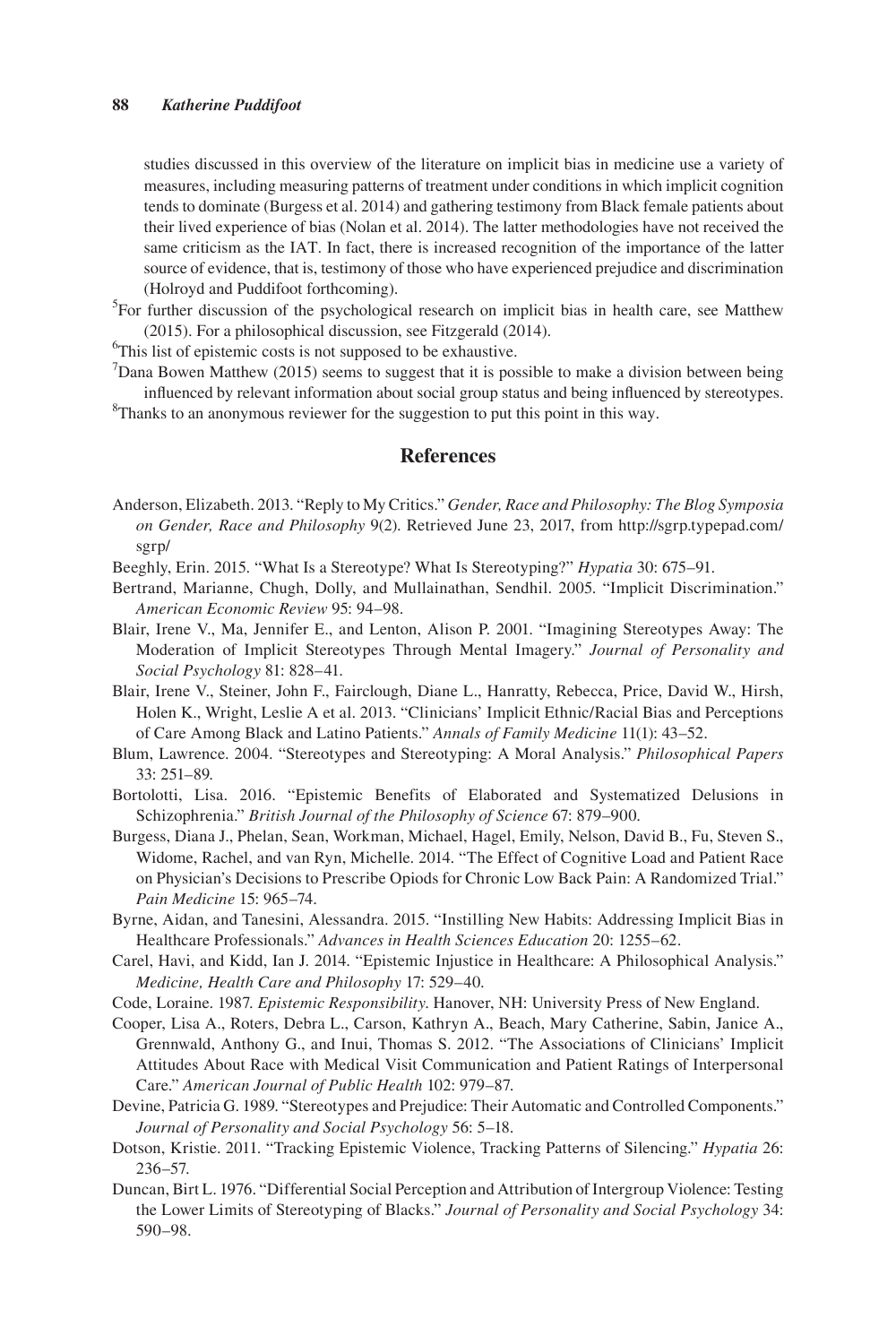- Egan, Andy. 2011. "Comments on Gendler's 'The Epistemic Costs of Implicit Bias'." *Philosophical Studies* 156: 65–79.
- Fitzgerald, Chloë. 2014. "A Neglected Aspect of Conscience: Awareness of Implicit Attitudes." *Bioethics* 28(1): 24–32.
- Fricker, Miranda. 2007. *Epistemic Injustice: Power and the Ethics of Knowing*. Oxford: Oxford University Press.
- Gendler, Tamar Szábo. 2011. "On the Epistemic Costs of Implicit Bias." *Philosophical Studies* 156: 33–63.
- Green, Alexander R., Carney, Dana R., Pallin, Daniel J., Ngo, Long H., Raymond, Kristal L., Iezzoni, Lisa I., and Banaji, Mahzarin R. 2007. "Implicit Bias among Physicians and Its Prediction of Thrombolysis Decisions for Black and White Patients." *Journal of General Intern Medicine* 22: 1231–38.
- Hagiwara, Nao, Kashy, Deborah A., and Penner, Louis A. 2014. "A Novel Analytical Strategy for Patient–Physician Communication Research: The One-With-Many Design." *Patient Education and Counseling* 95: 325–31.
- Haslanger, Sally. 2004. "Future Genders? Future Races?" *Philosophic Exchange* 34: 4–27.
- Holroyd, Jules, and Puddifoot, Katherine. Forthcoming. "Implicit Bias and Prejudice." In *The Routledge Handbook of Social Epistemology*, ed. Miranda Fricker, Peter J. Graham, David Henderson, Nikolaj Pedersen, and Jeremy Wyatt. New York: Routledge.
- Holroyd, Jules, and Sweetman, Joseph. 2016. "The Heterogeneity of Implicit Biases." In *Implicit Bias and Philosophy Volume 1: Epistemology and Metaphysics*, ed. Michael Brownstein and Jennifer Saul, 80–103. New York: Oxford University Press.
- Kelly, Daniel, and Roedder, Erica. 2008. "Racial Cognition and the Ethics of Implicit Bias." *Philosophy Compass* 3: 522–40.
- Lai, Calvin K., Marini, Maddalena, Lehr, Steven A., Cerruti, Carlo, Shin, Jiyun-Elizabeth L., Joy-Gaba, Jennifer A., Ho, Arnold K et al 2014. "Reducing Implicit Racial Preferences: I. A Comparative Investigation of 17 Interventions." *Journal of Experimental Psychology: General* 143: 1765–85.
- Lai, Calvin K., Skinner, Allison L., Cooley, Erin, Murrar, Sohad, Brauer, Markus, Devos, Thierry, Calanchini, Jimmy et al 2018. "Reducing Implicit Racial Preferences: II. Intervention Effectiveness across Time." *Journal of Experimental Psychology: General* 145: 1001–16.
- Levy, Neil. 2015. "Neither Fish Nor Fowl: Implicit Attitudes as Patchy Endorsements." *Noûs* 49: 800–23.
- Madva, Alex. 2016. "Virtue, Social Knowledge and Implicit Bias." In *Implicit Bias and Philosophy, Volume 1: Metaphysics and Epistemology*, ed. Michael Brownstein and Jennifer Saul, 191–215. Oxford: Oxford University Press.
- Mandelbaum, Eric. 2016. "Attitude, Inference, Association: On the Propositional Structure of Implicit Bias." *Noûs* 50: 629–58.
- Mathur, Vani A., Richeson, Jennifer A., Paice, Judith A., Muzyka, Michael, and Chiao, Joan Y. 2014. "Racial Bias in Pain Perception and Response: Experimental Examination of Automatic and Deliberate Processes." *Journal of Pain* 15: 476–84.
- Matthew, Dana Bowen. 2015. *Just Medicine: A Cure for Racial Inequality in American Health Care*. New York: New York University Press.
- Moskowitz, Gordon B., Stone, Jeff, and Childs, Amanda. 2012. "Implicit Stereotyping and Medical Decisions: Unconscious Stereotype Activation in Practitioners' Thoughts About African Americans." *American Journal of Public Health* 102: 996–1001.
- Mugg, Joshua. 2013. "What Are the Cognitive Costs of Racism?." *Philosophical Studies* 166: 217–29.
- Nolan, Jacqueline, Renderos, Tajan Braithwaite, Hynson, Jane, Dai, Xue, Chow, Wendy, Christie, Anita, and Mangione, Thomas W. 2014. "Barriers to Cervical Cancer Screening and Follow-Up Care among Black Women in Massachusetts." *Journal of Obstetric, Gynecologic, and Neonatal Nursing* 43: 580–88.